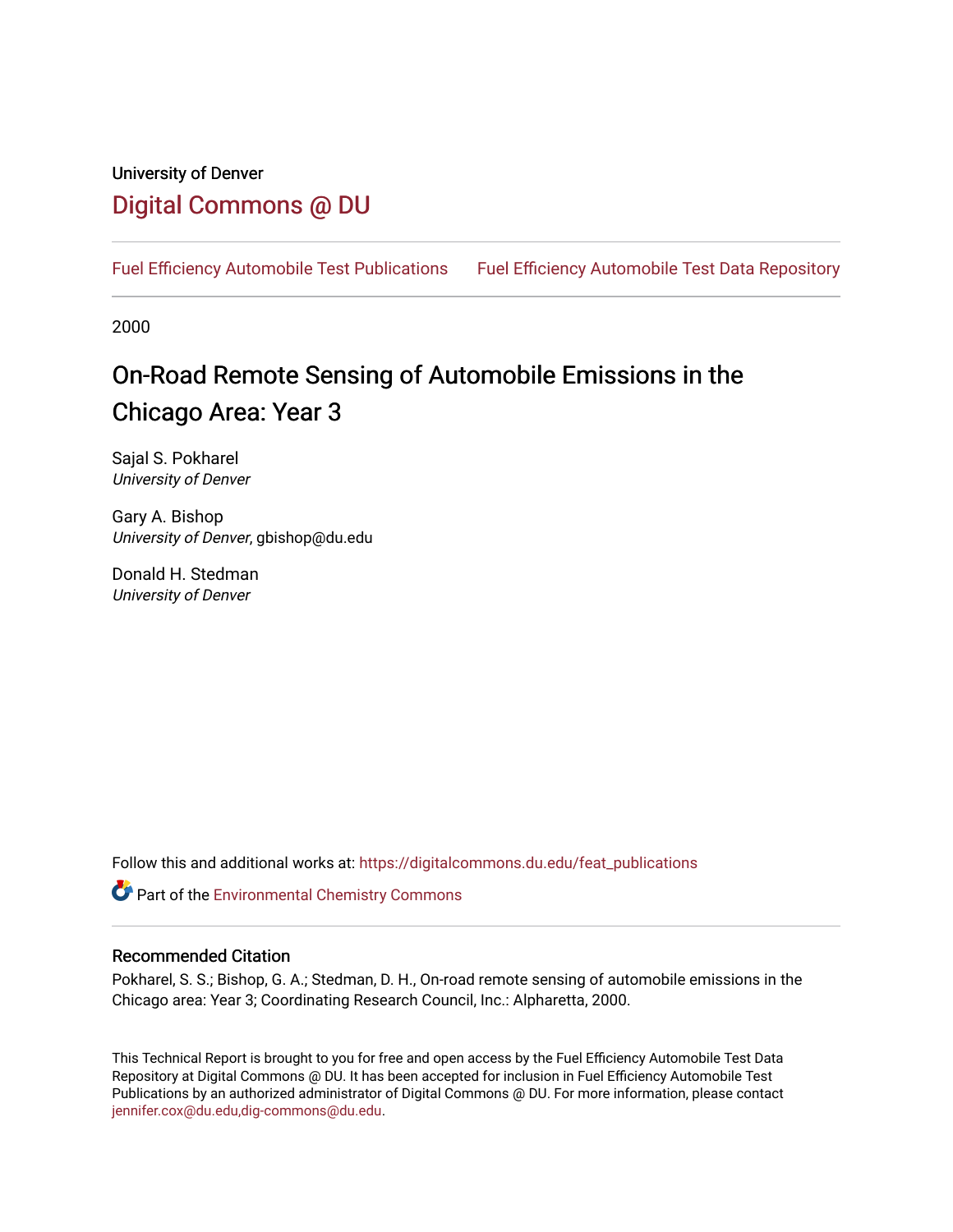# **On-Road Remote Sensing of Automobile Emissions in the Chicago Area: Year 3**

**Sajal S. Pokharel, Gary A. Bishop and Donald H. Stedman**

**Department of Chemistry and Biochemistry University of Denver Denver, CO 80208**

**April 2000**

**Prepared for:**

**Coordinating Research Council, Inc 3650 Mansell Road, Suite 140 Alpharetta, Georgia 30022-8246 Contract No. E-23-4**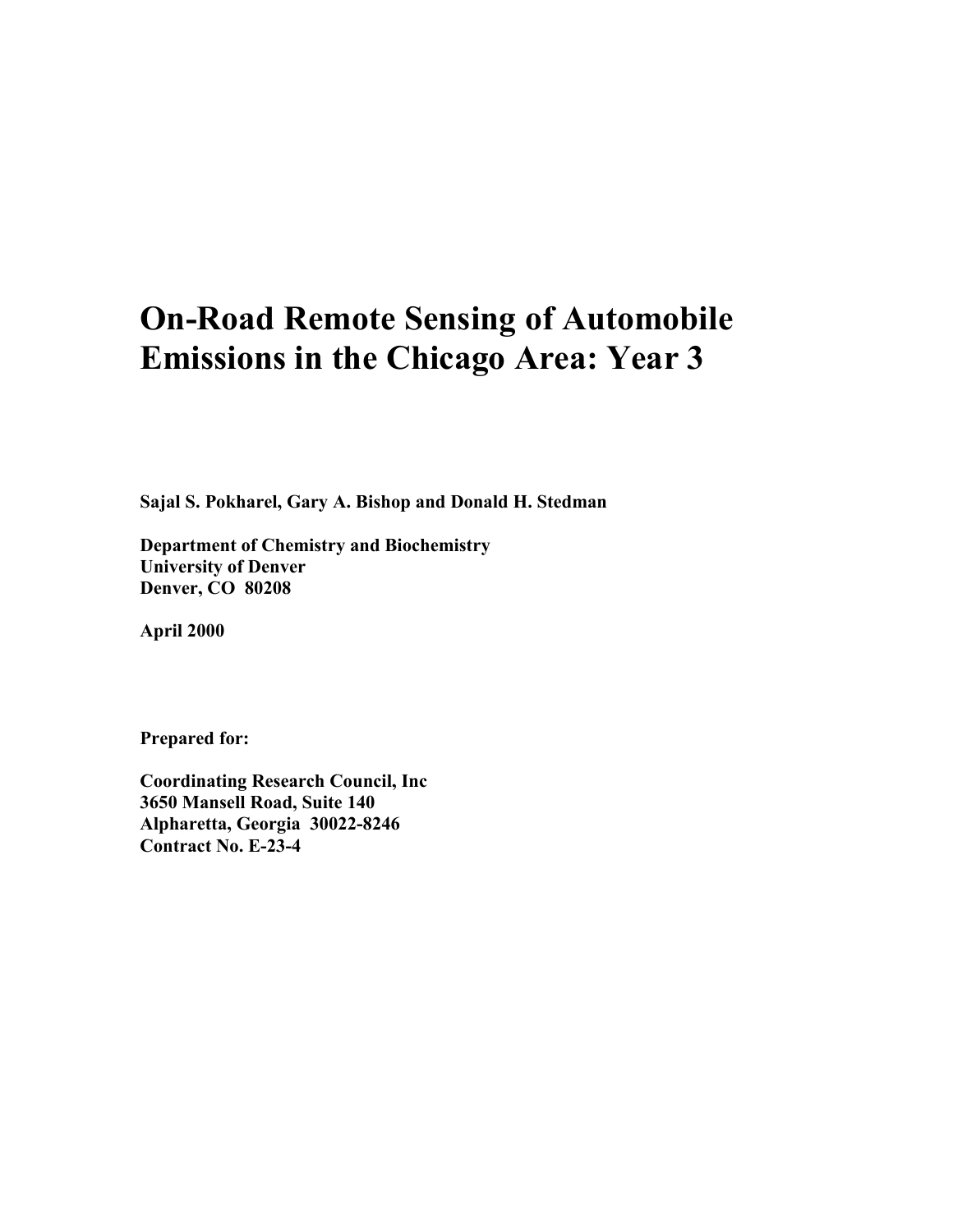#### **EXECUTIVE SUMMARY**

The University of Denver has completed the first three years of a five-year remote sensing study in the Chicago area. The remote sensor used in this study is capable of measuring the ratios of CO, HC, and NO to  $CO<sub>2</sub>$  in motor vehicle exhaust. From these ratios, we calculate the percent concentrations of  $CO$ ,  $CO<sub>2</sub>$ ,  $HC$  and NO in the exhaust that would be observed by a tailpipe probe, corrected for water and any excess oxygen not involved in combustion. Mass emissions per mass or volume of fuel can also be determined. The system used in this study was configured to determine the speed and acceleration of the vehicle, and was accompanied by a video system to record the license plate of the vehicle.

The third year of this study involved four days of fieldwork conducted at the on-ramp from Algonquin Rd. to eastbound I-290 in northwest Chicago. A database was compiled containing 23,088 records for which the State of Illinois provided make and model year information. All of these records contained valid measurements for at least  $CO$  and  $CO<sub>2</sub>$ , and 23,024 records contained measurements of HC and NO as well.

The mean CO, HC and NO emissions for the fleet measured in the third year of this study were 0.35%, 179 ppm and 378 ppm, respectively. These values are amongst the lowest we have observed for a statistically significant fleet, and are considerably lower than those for fleets previously measured in the Chicago area.

Vehicle emissions as a function of vehicle specific power revealed that NO emissions show a positive dependence on specific power, while HC emissions show a negative dependence on specific power – the expected trends. Carbon monoxide emissions show a slight negative dependence on specific power in the range from –5 to 30 kW/tonne.

Using vehicle specific power, it was possible to adjust the emissions of the vehicle fleet measured in 1999 and 1998 to match the vehicle driving patterns of the fleet measured in 1997. After doing so, the CO and NO emissions of the 1999 and 1998 fleets were lower than the emissions of the 1997 fleet. The HC emissions were found to have slightly increased.

A model year adjustment was applied to a fleet of specific model year vehicles to track deterioration. Using a fleet of 1983 to 1997 model year vehicles, the deterioration of the fleet was demonstrated as indicated by higher CO, HC and NO emissions. Finally, tracking of model year fleets through the three years of study showed that decreased emissions of newer model year vehicles are more an effect of technology than of age. In other words, emissions of newer cars appear to deteriorate very slowly with increasing age.

The unique nature of the 1999 data set, where Chicago was in the middle of a transition into a centralized and biennial IM240 emissions testing program, allowed for a IM benefit analysis. This analysis showed a small but significant decrease in average CO and HC emissions as a result of I/M. No significant decrease in NO was seen.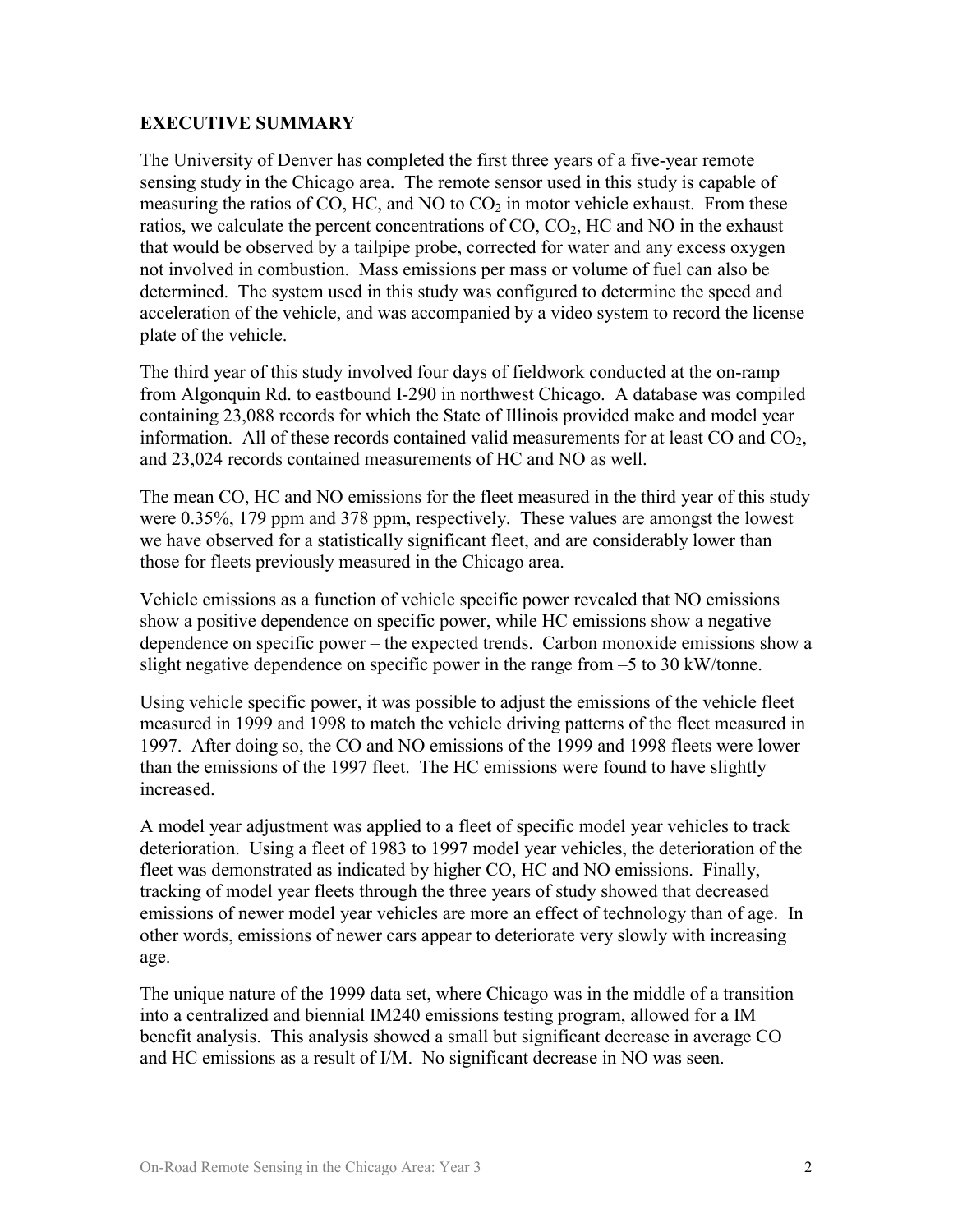#### **INTRODUCTION**

Many cities in the United States are in violation of the air quality standards established by the Environmental Protection Agency (EPA). Carbon monoxide (CO) levels become elevated primarily due to direct emission of the gas, and ground-level ozone, a major component of urban smog, is produced by the photochemical reaction of nitrogen oxides  $(NO<sub>x</sub>)$  and hydrocarbons (HC). As of 1996, on-road vehicles were the single largest source for the major atmospheric pollutants, contributing 60% of the CO, 29% of the HC, and 31% of the  $NO<sub>x</sub>$  to the national emission inventory.<sup>1</sup>

According to Heywood,<sup>2</sup> carbon monoxide emissions from automobiles are at a maximum when the air/fuel ratio is rich of stoichiometric, and are caused solely by a lack of adequate air for complete combustion. Hydrocarbon emissions are also maximized with a rich air/fuel mixture, but are slightly more complex. When ignition occurs in the combustion chamber, the flame front cannot propagate within approximately one millimeter of the relatively cold cylinder wall. This results in a quench layer of unburned fuel mixture on the cylinder wall and in crevices, which is scraped off by the rising piston and sent out the exhaust manifold. With a rich air/fuel mixture, this quench layer simply becomes more concentrated in HC, and thus more HC is sent out the exhaust manifold by the rising piston. There is also the possibility of increased HC emissions with an extremely lean air/fuel mixture, when a misfire occurs and an entire cylinder of unburned fuel mixture is emitted into the exhaust manifold. Nitric oxide (NO) emissions are maximized at high temperatures when the air/fuel mixture is slightly lean of stoichiometric, and are limited during rich combustion by a lack of excess oxygen and during extremely lean combustion by low flame temperatures. In most vehicles, practically all of the on-road NO<sub>x</sub> is emitted in the form of NO.<sup>2</sup> Properly operating modern vehicles with three-way catalysts are capable of partially (or completely) converting engine-out CO, HC and NO emissions to  $CO_2$ , H<sub>2</sub>O and N<sub>2</sub>.<sup>2</sup>

Control measures to decrease mobile source emissions in non-attainment areas include inspection and maintenance (I/M) programs, oxygenated fuel mandates, and transportation control measures, but the effectiveness of these measures remains questionable. Many areas remain in non-attainment, and with the new 8 hour ozone standards introduced by the EPA in 1997, many locations still violating the standard may have great difficulty reaching attainment.<sup>3</sup>

The remote sensor used in this study was developed at the University of Denver for measuring the pollutants in motor vehicle exhaust, and has previously been described in the literature.<sup>4,5</sup> The instrument consists of a non-dispersive infrared (IR) component for detecting carbon monoxide, carbon dioxide  $(CO<sub>2</sub>)$ , and hydrocarbons, and a dispersive ultraviolet (UV) spectrometer for measuring nitric oxide. The source and detector units are positioned on opposite sides of the road in a bi-static arrangement. Colinear beams of IR and UV light are passed across the roadway into the IR detection unit, and are then focused onto a dichroic beam splitter, which serves to separate the beams into their IR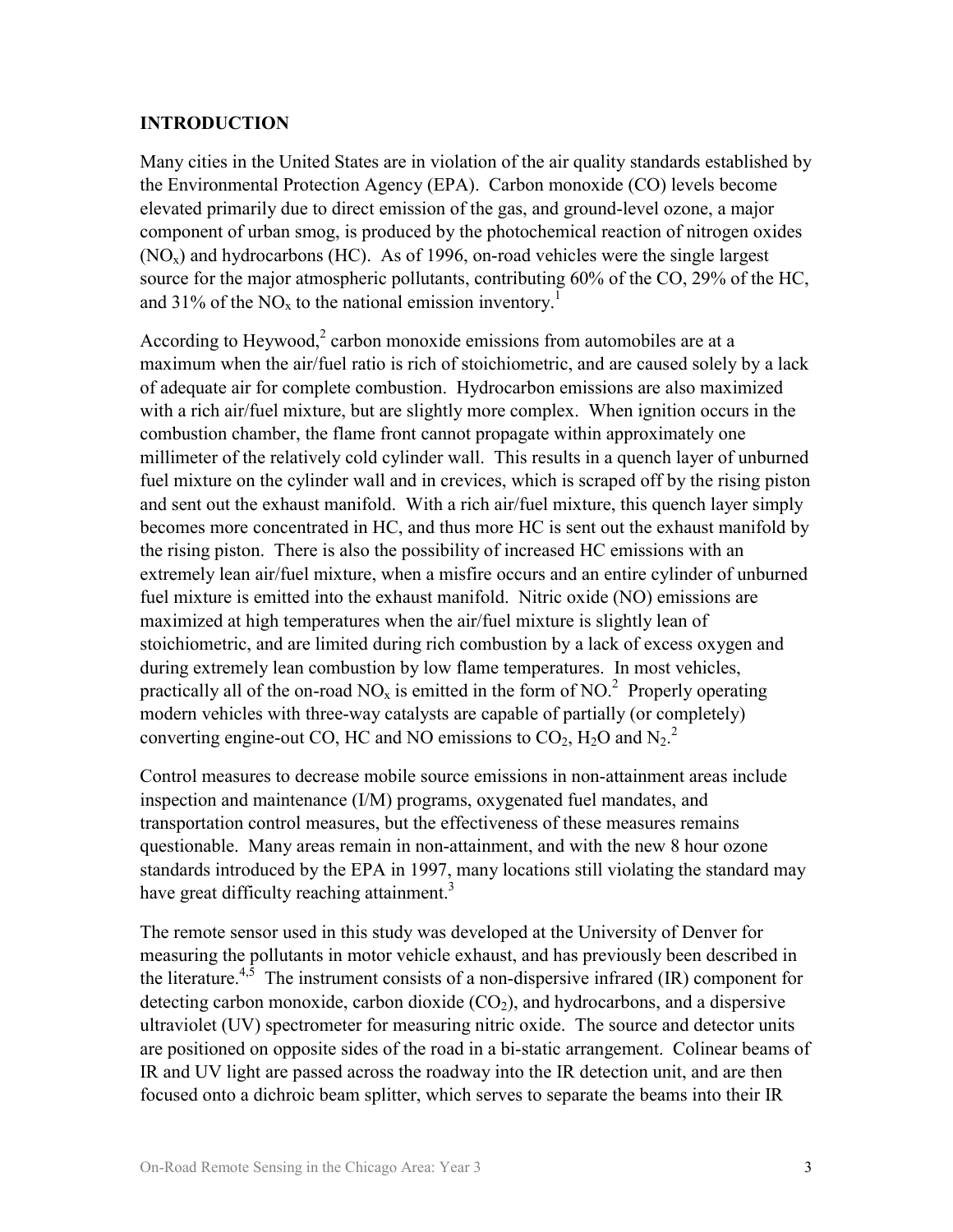and UV components. The IR light is then passed onto a spinning polygon mirror, which spreads the light across the four infrared detectors:  $CO$ ,  $CO<sub>2</sub>$ ,  $HC$  and reference.

The UV light is reflected off the surface of the beam splitter and is focused into the end of a quartz fiber-optic cable, which transmits the light to an ultraviolet spectrometer. The UV unit is then capable of quantifying nitric oxide by measuring an absorbance band at 226.5 nm in the ultraviolet spectrum and comparing it to a calibration spectrum in the same region.

The exhaust plume path length and density of the observed plume are highly variable from vehicle to vehicle, and are dependant upon, among other things, the height of the vehicle's exhaust pipe, wind, and turbulence behind the vehicle. For these reasons, the remote sensor can only directly measure ratios of CO, HC or NO to  $CO<sub>2</sub>$ . The ratios of CO, HC, or NO to  $CO_2$ , termed Q, Q' and Q'' respectively, are constant for a given exhaust plume, and on their own are useful parameters for describing a hydrocarbon combustion system. This study reports measured emissions as %CO, %HC and %NO in the exhaust gas, corrected for water and excess oxygen not used in combustion. However, these percent emissions can be directly converted into mass emissions by the equations shown below.

gm CO/gallon =  $5506\cdot\%$ CO/(15 + 0.285 $\cdot\%$ CO + 2.87 $\cdot\%$ HC) gm HC/gallon =  $8644\cdot\%$ HC/(15 + 0.285 $\cdot\%$ CO + 2.87 $\cdot\%$ HC) gm NO/gallon =  $5900\cdot\%$ NO/(15 + 0.285 $\cdot\%$ CO + 2.87 $\cdot\%$ HC)

These equations indicate that the relationship between concentrations of emissions to mass of emissions is quite linear, especially for CO and NO and at low concentrations for HC. Thus, the percent difference in emissions calculated from the concentrations of pollutants reported here are equivalent to a difference calculated from the masses of the pollutants.

Another useful conversion is from percent emissions to g pollutant per kg of fuel. This conversion is achieved directly by first converting the pollutant ratio readings to the moles of pollutant per mole of carbon in the exhaust from the following equation:

moles pollutant  $=$  pollutant  $=$  (pollutant/CO<sub>2</sub>) moles C  $CO + CO_2 + 3HC$   $(CO/CO_2) + 1 + 3(HC/CO_2)$ 

Next, moles of pollutant are converted to grams by multiplying by molecular weight (e.g. 44 g/mole for HC since propane is measured), and the moles of carbon in the exhaust are converted to kilograms by multiplying (the denominator) by 0.014 kg of fuel per mole of carbon in fuel, assuming gasoline is stoichiometrically CH2.

Quality assurance calibrations are performed twice daily in the field unless observed voltage readings or meteorological changes are judged to warrant more frequent calibrations. A puff of gas containing certified amounts of  $CO$ ,  $CO<sub>2</sub>$ , propane and NO is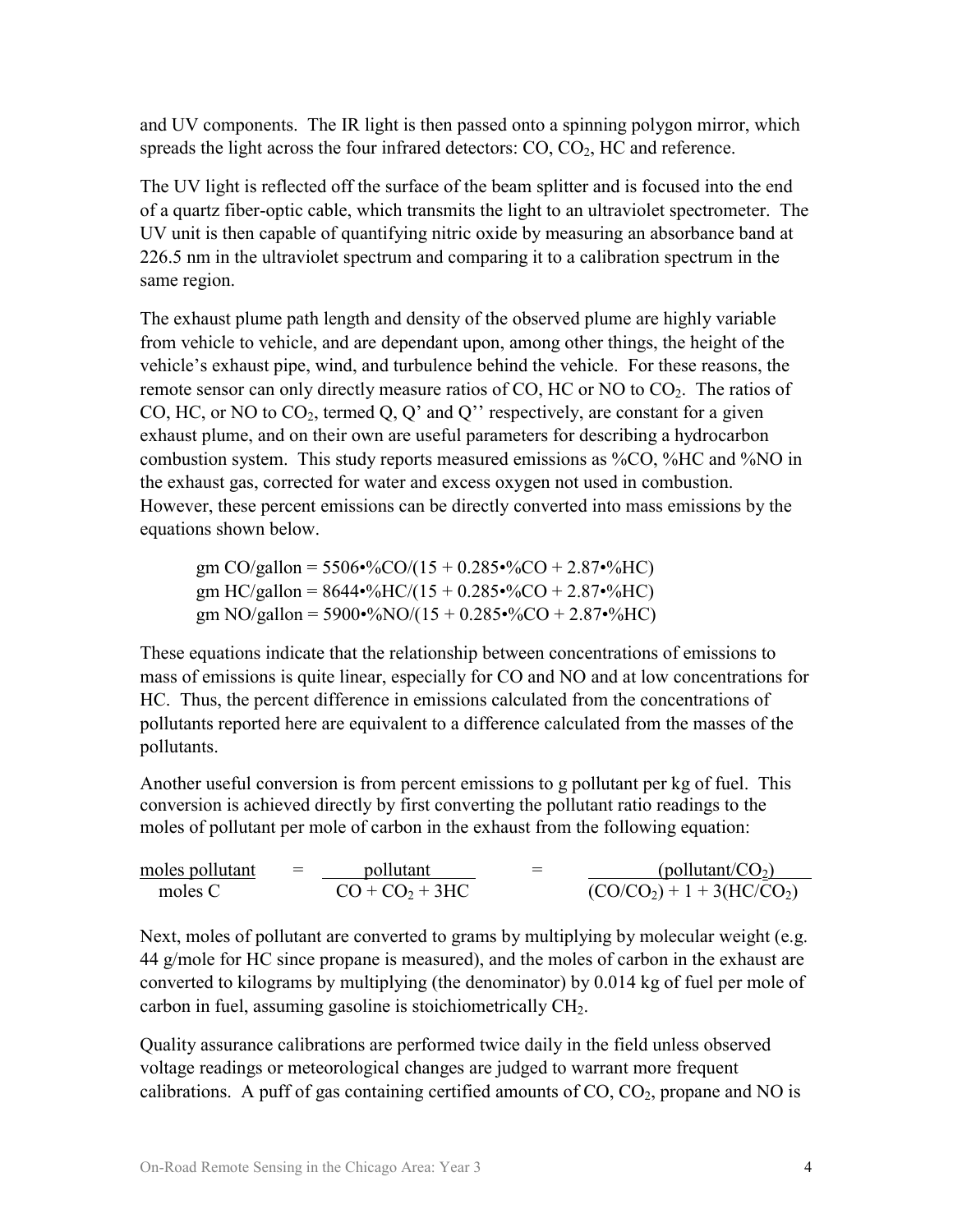released into the instrument's path, and the measured ratios from the instrument are then compared to those certified by the cylinder manufacturer (Praxair). These calibrations account for day-to-day variations in instrument sensitivity and variations in ambient  $CO<sub>2</sub>$ levels caused by local sources, atmospheric pressure and instrument path length. Since propane is used to calibrate the instrument, all hydrocarbon measurements reported by the remote sensor are as propane equivalents.

Studies sponsored by the California Air Resources Board and General Motors Research Laboratories have shown that the remote sensor is capable of CO measurements that are correct to within  $\pm$ 5% of the values reported by an on-board gas analyzer, and within  $\pm 15\%$  for HC.<sup>6,7</sup> The NO channel used in this study has been extensively tested by the University of Denver, but we are still awaiting the opportunity to participate in an extensive blind study and instrument intercomparison to have it independently validated. Tests involving a late-model low-emitting vehicle indicate a detection limit (3σ) of 25 ppm for NO, with an error measurement of  $\pm 5\%$  of the reading at higher concentrations. Appendix A gives a list of criteria for valid or invalid data.

The remote sensor is accompanied by a video system to record a freeze-frame image of the license plate of each vehicle measured. The emissions information for the vehicle, as well as a time and date stamp, are also recorded on the video image. The images are stored on videotape, so that license plate information may be incorporated into the emissions database during post-processing. A device to measure the speed and acceleration of vehicles driving past the remote sensor was also used in this study. The system consists of a pair of infrared emitters and detectors (Banner Industries) which generate a pair of infrared beams passing across the road, 6 feet apart and approximately 2 feet above the surface. Vehicle speed is calculated from the time that passes between the front of the vehicle blocking the first and the second beam. To measure vehicle acceleration, a second speed is determined from the time that passes between the rear of the vehicle unblocking the first and the second beam. From these two speeds, and the time difference between the two speed measurements, acceleration is calculated, and reported in mph/s. Appendix B defines the database format used for the data set.

The purpose of this report is to describe the remote sensing measurements made in the Chicago area in the fall of 1999, under CRC contract no. E-23-4. Measurements were made on four consecutive weekdays, from Monday, September 20 to Thursday, September 23. The measurement location used in this study was the on-ramp from Algonquin Rd. to eastbound I-290 (S.H. 53) in northwest Chicago. Although this highway is officially designated as an east/west thoroughfare, traffic is actually travelling in a north/south direction at Algonquin Rd. A map of the measurement location is shown in Figure 1. The on-ramp serves both eastbound and westbound traffic on Algonquin Rd., and has an uphill grade of approximately 1.5°. Appendix C gives temperature and humidity data for the 1997, 1998 and 1999 studies from Chicago O'Hare Airport, approximately 6 miles southeast of the measurement site. This is the third year of a study to characterize motor vehicle emissions and deterioration in the Chicago area.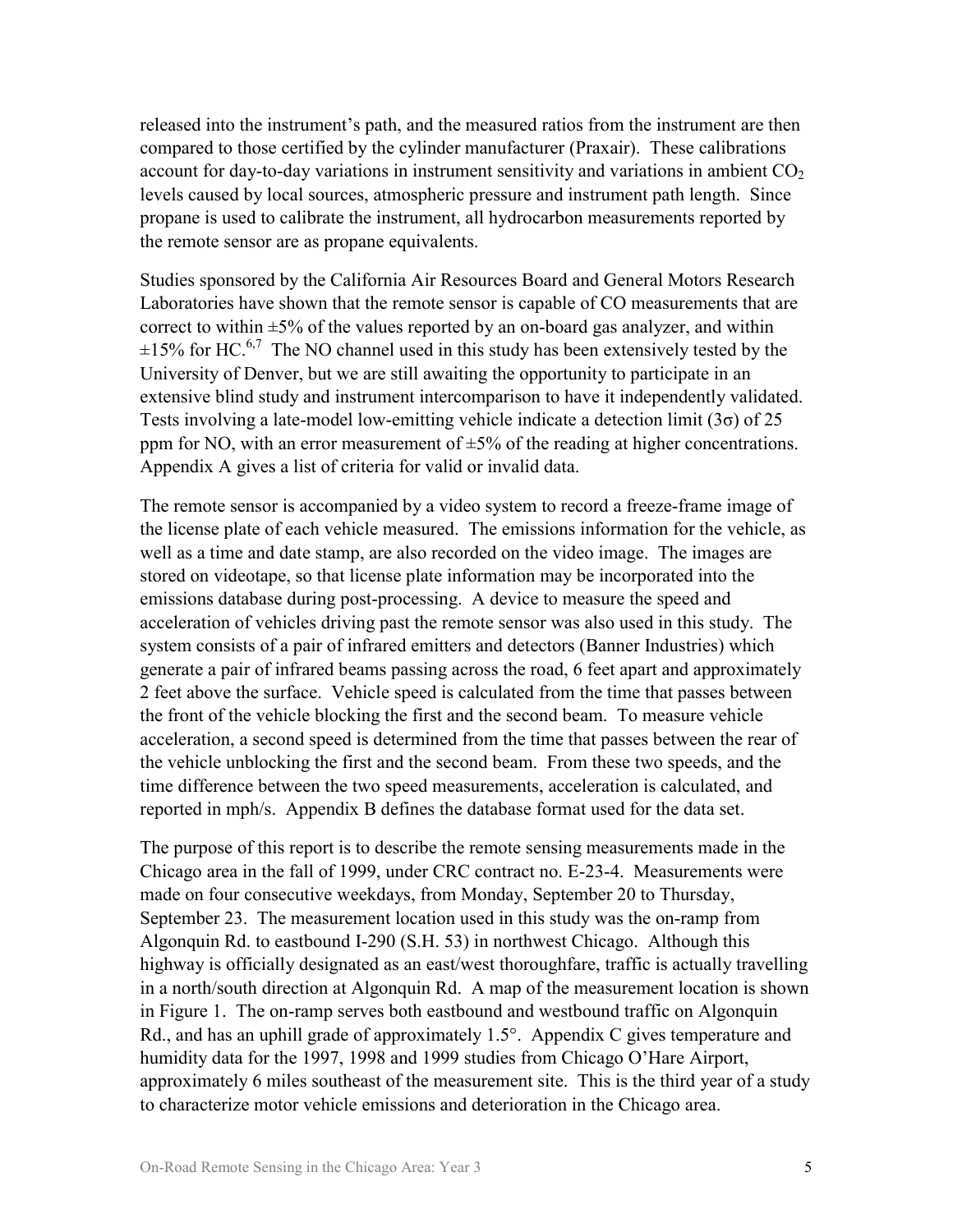#### **RESULTS AND DISCUSSION**

Following the four days of data collection in September of 1999, the videotapes were read for license plate identification. Plates that appeared to be in-state and readable were sent to the State of Illinois to have the vehicle make and model year determined. The resulting database contained 23,088 records with make and model year information and valid measurements for at least  $CO$  and  $CO<sub>2</sub>$ . Most of these records also contain valid measurements for HC and NO as well. The validity of the attempted measurements is summarized in Table 1. The table describes the data reduction process beginning with the number of attempted measurements and ending with the number of records containing both valid emissions measurements and vehicle registration information. An attempted measurement is defined as a beam block followed by a half second of data collection. If the data collection period is interrupted by another beam block from a close following vehicle, the measurement attempt is aborted and an attempt is made at measuring the second vehicle. In this case, the beam block from the first vehicle is not recorded as an attempted measurement. Invalid measurement attempts arise when the vehicle plume is highly diluted, or the reported error in the ratio of the pollutant to  $CO<sub>2</sub>$  exceeds a preset limit. See Appendix A. The greatest loss of data in this process occurs during the plate reading process, when out-of-state vehicles and vehicles with unreadable plates are omitted from the database.

|                               | CO     | HC     | NO     |
|-------------------------------|--------|--------|--------|
| <b>Attempted Measurements</b> |        | 28,925 |        |
| <b>Valid Measurements</b>     | 26,809 | 26,722 | 26,790 |
| Percent of Attempts           | 92.7%  | 92.4%  | 92.6%  |
| <b>Submitted Plates</b>       | 23,769 | 23,672 | 23,721 |
| Percent of Attempts           | 82.2%  | 81.8%  | 82.0%  |
| Percent of Valid Measurements | 88.7%  | 88.6%  | 88.5%  |
| <b>Matched Plates</b>         | 23,088 | 23,024 | 23,072 |
| Percent of Attempts           | 79.8%  | 79.6%  | 79.8%  |
| Percent of Valid Measurements | 86.1%  | 86.2%  | 86.1%  |
| Percent of Submitted Plates   | 97.1%  | 97.3%  | 97.3%  |

**Table 1**: Validity summary.

The percent validity of the 1999 measurements is very similar to the validity seen in the previous two years, with approximately 80% of attempted measurements being valid and plate matched.

Table 2 is the data summary; included are summaries of previous remote sensing databases collected by the University of Denver at the I-290 and Algonquin Rd. site. These other measurements were conducted in September of 1997 and 1998.

**Table 2.** Data summary.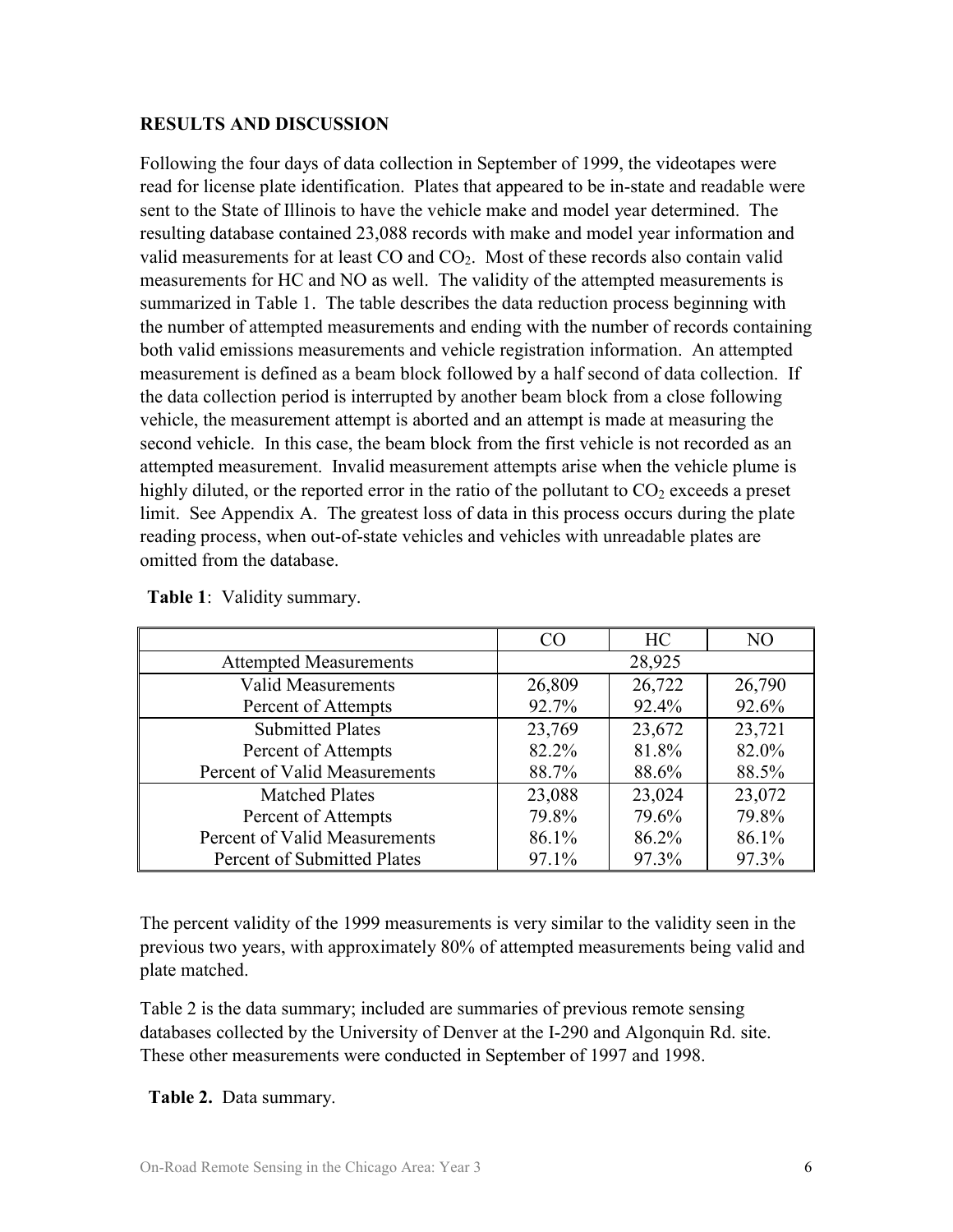|                                                       | 1999   | 1998   | 1997   |
|-------------------------------------------------------|--------|--------|--------|
| Mean $CO(%)$                                          | 0.35   | 0.39   | 0.45   |
| (g/kg of fuel)                                        | (44.6) | (49.7) |        |
| Median CO (%)                                         | 0.09   | 0.15   | 0.14   |
| Percent of Total CO from<br>Dirtiest 10% of the Fleet | 63.0   | 60.2   | 60.2   |
| Mean HC (ppm)                                         | 179    | 250    | 210    |
| (g/kg of fuel)                                        | (3.6)  | (4.9)  |        |
| Median HC (ppm)                                       | 120    | 170    | 130    |
| Percent of Total HC from<br>Dirtiest 10% of the Fleet | 47.3   | 57.5   | 43.8   |
| Mean NO (ppm)                                         | 378    | 405    | 400    |
| (g/kg of fuel)                                        | (5.3)  | (5.7)  |        |
| Median NO (ppm)                                       | 121    | 140    | 160    |
| Percent of Total NO from<br>Dirtiest 10% of the Fleet | 51.1   | 46.8   | 46.6   |
| Mean Model Year                                       | 1994.3 | 1993.6 | 1992.7 |
| Mean Speed (mph)                                      | 25.8   | 24.7   | 25.1   |
| Mean Acceleration (mph/s)                             | 0.23   | 0.78   | 0.05   |

Compared to the fleets measured in 1997 and 1998, the fleet measured in the current study is considerably lower emitting. This difference is most likely due to the technological advances in the emissions control systems of the modern fleet.

Figure 2 shows the distribution of CO, HC and NO emissions by percent or ppm category from the data collected in Chicago in 1999. The black bars show the percentage of the fleet in a given emissions category, and the gray bars show the percentage of the total emissions contributed by the given category. This figure illustrates the skewed nature of automobile emissions, showing that the lowest emission category is occupied by no less than 70% of the fleet (for NO) and as much as 90% of the fleet (for CO). The fact that the cleanest 91% of the fleet is responsible for only 40% of the CO emissions further demonstrates how the emissions picture can be dominated by a small number of highemitting vehicles. The skewed distribution was also seen in the 1997 and 1998 data and is represented by the consistent high values of percent of total emissions from the dirtiest 10% of the fleet (See Table 2). The large number of negative values seen in the lowest hydrocarbon emission category  $(\leq 200 \text{ ppm})$  of previous years' data was not as significant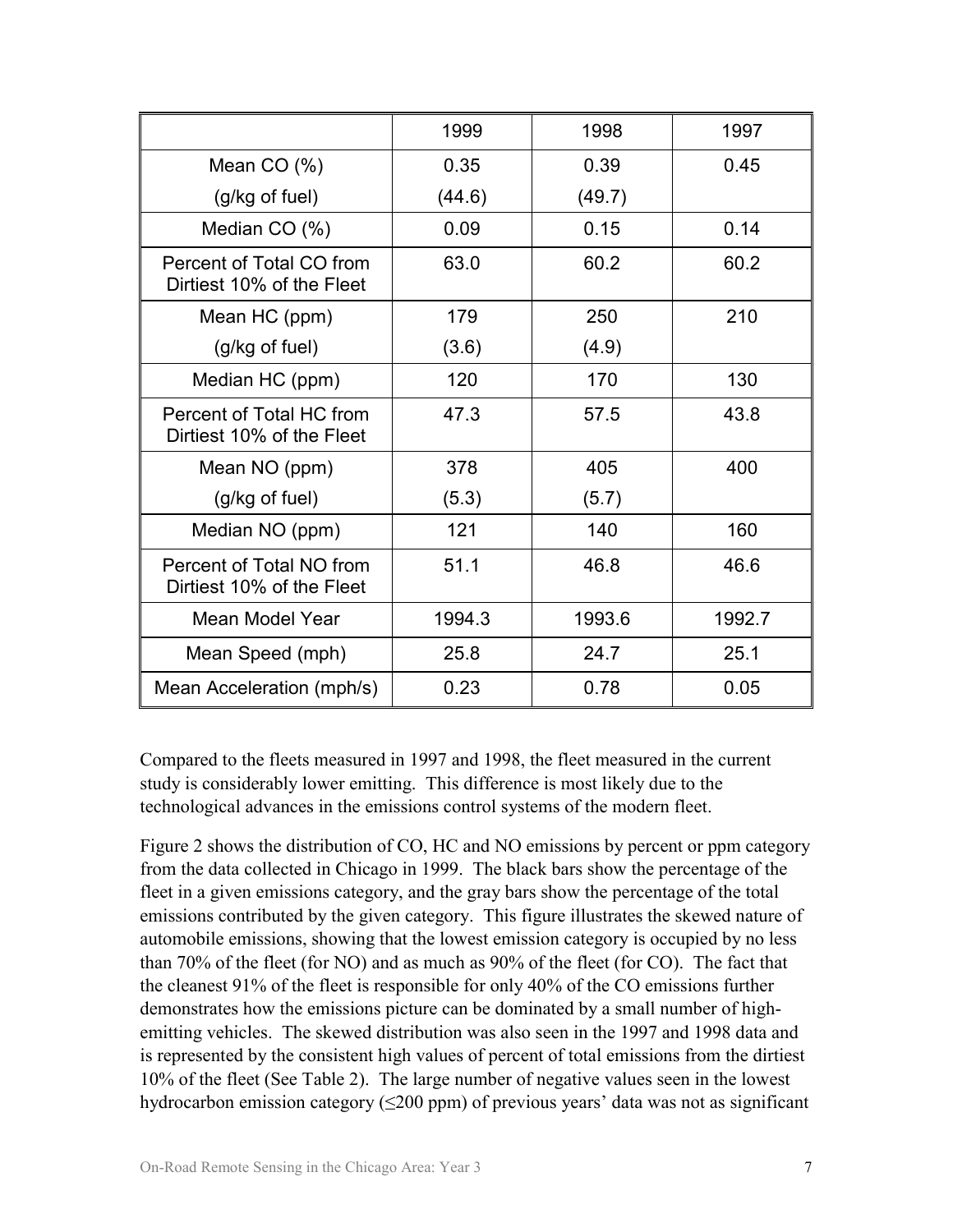in 1999. Thus, the lowest HC category in 1999 contributes significantly to the total emissions.

The inverse relationship between vehicle emissions and model year is shown in Figure 3, for data collected in 1997, 1998 and 1999. The plot of NO emissions vs. model year rises rather sharply, at least compared to the plots for CO and HC, and then appears to level out in model years prior to 1989. This "leveling out" phenomenon has been observed previously,5,8 and it has been proposed that the tendency for older vehicles to lose compression and operate under fuel-rich conditions negates the tendency for poor maintenance and catalyst deterioration to result in continually increasing emissions with age. The tendency for the emissions of the most recent model year vehicles to increase slightly has been reported previously,  $\delta$  and we believe this is due to a plate matching artifact. It is possible that some older vehicles were sold in the time period between data collection (in September) and plate matching by the State of Illinois (April for 1997, January for 1998 and December for 1999), and replaced with new vehicles bearing the same license plate. This would result in some older vehicles (with comparatively higher emissions) appearing in the database as late model vehicles.

Plotting vehicle emissions by model year for data collected in 1999, with each model year divided into emission quintiles, results in the plots shown in Figure 4. The bars represent the mean emissions for each quintile, and are not meant to account for the number of vehicles in each model year. This figure illustrates that the cleanest 40% of the vehicles, regardless of model year, make an essentially negligible contribution to the total fleet emissions. The results shown here demonstrate that vehicle age alone cannot be used as an indicator of vehicle emissions, and that all vehicles of a given model year do not have the same emissions.

An equation for determining the instantaneous power of an on-road vehicle has been proposed by Jimenez $10$ , which takes the form

$$
SP = 4.39 \cdot \sin(slope) \cdot v + 0.22 \cdot v \cdot a + 0.0954 \cdot v + 0.0000272 \cdot v^3
$$

where SP is the vehicle specific power in kW/metric tonne, *slope* is the slope of the roadway (in degrees), *v* is vehicle speed in mph, and *a* is vehicle acceleration in mph/s. Using this equation, vehicle specific power was calculated for all measurements in the 1997, 1998 and 1999 databases. This equation, in common with all dynamometer studies, does not include any load effects arising from road curvature. The emissions data were binned according to vehicle specific power, and illustrated in Figure 5. All of the specific power bins contain at least 100 measurements. As expected, NO emissions show a positive dependence on specific power while HC emissions show a negative dependence on specific power. Carbon monoxide emissions also show a slight negative dependence on specific power in this range.

**Table 3.** Specific power adjusted fleet emissions (-5 to 20 kW/tonne only).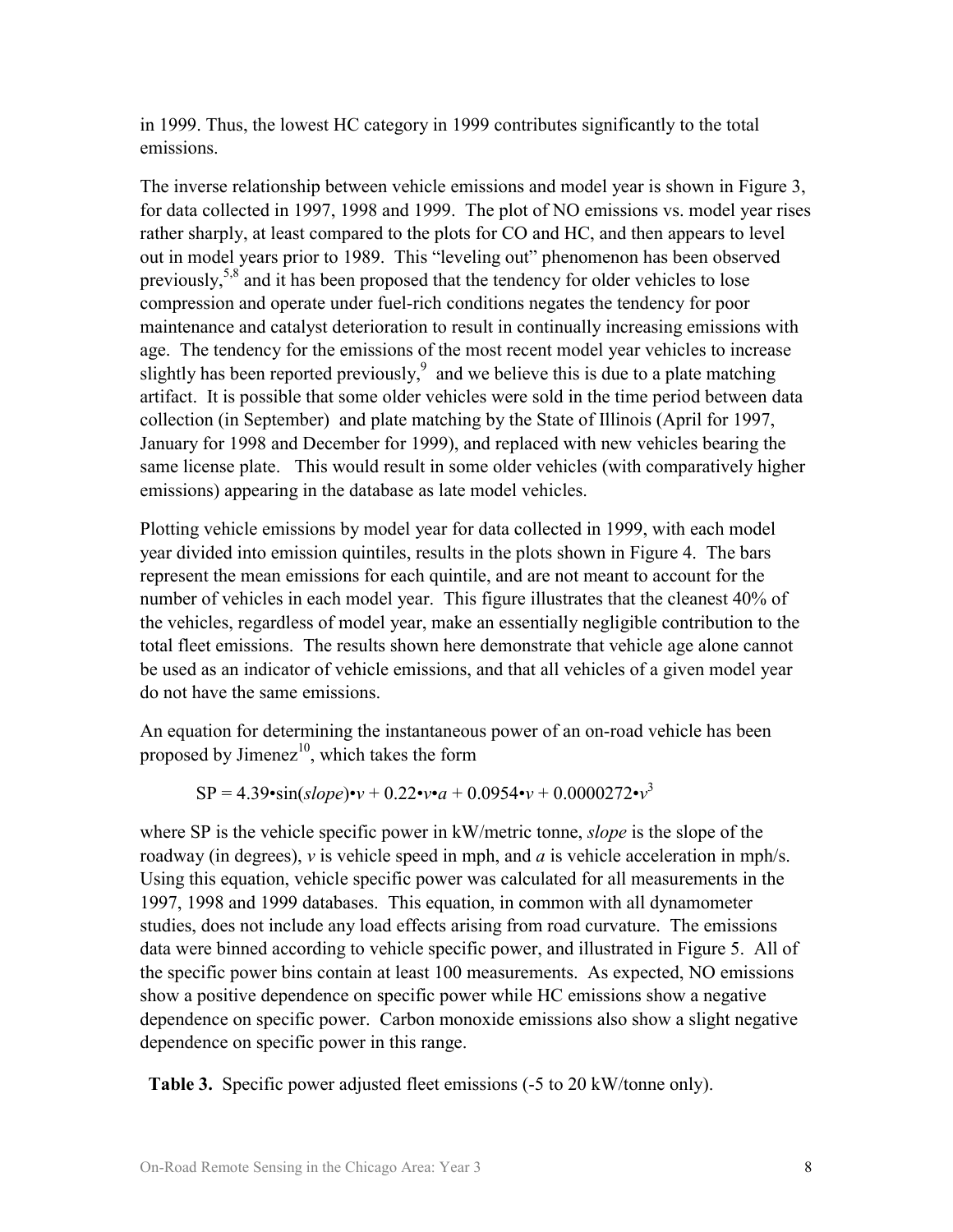|                  | 1997 | 1998<br>(measured) | 1998<br>(adjusted) | 1999<br>(measured) | 1999<br>(adjusted) |
|------------------|------|--------------------|--------------------|--------------------|--------------------|
| Mean $CO(%)$     | 0.43 | 0.38               | 0.42               | 0.35               | 0.41               |
| Mean HC<br>(ppm) | 209  | 237                | 286                | 177                | 222                |
| Mean NO<br>(ppm) | 394  | 397                | 347                | 359                | 287                |

Using vehicle specific power, it is possible to eliminate the influence of driving behavior from the mean vehicle emissions for the 1997, 1998 and 1999 databases. Table 3 shows the mean emissions from all vehicles in the 1997, 1998 and 1999 databases with specific powers between –5 and 20 kW/tonne. Note that these emissions do not vary considerably from the mean emissions for the entire 1997, 1998 and 1999 databases, as shown in Table 2. Also shown in Table 3 are the mean emissions for the 1998 and 1999 databases, adjusted for specific power. This correction is accomplished by applying the mean vehicle emissions for each specific power bin in Figure 5, for 1998 and 1999, to the vehicle distribution, by specific power, for each bin from 1997. A sample calculation, for the specific power adjusted mean NO emissions, is shown in Appendix D. It can be seen from Table 3 that the adjusted mean emissions for 1998 and 1999 are similar for CO to the 1997 fleet average, whereas the unadjusted means do not correlate as well.

In the case of NO, the unadjusted values do not show a trend with time, while the adjusted means show a decrease in emissions with time, as would be expected from technological improvements. These results also indicate that the higher mean NO emissions for the 1998 and 1999 fleets, as shown in Table 2, could be a result of the higher mean specific power. In fact, higher vehicle specific power has been seen at the Chicago site in each subsequent year (notice the 25 and 30 kW/tonne bins in 1999) and may be due to less congestion on I-290. Congestion on the highway, resulting from construction (1997) or high traffic volume (rush hour), causes back-ups on the ramp which lowers speed and acceleration.

The higher HC emissions for the adjusted 1998 data may be indicative of a problem with the HC channel of the instrument used in this study. We have subsequently discovered and rectified a power supply problem, which apparently interfered with the HC detector and cooler. Thus, the adjusted 1999 HC mean emission is lower than the adjusted 1998 mean. It is not as low as the original 1997.

A similar correction can be applied to a fleet of specific model year vehicles to track deterioration, provided we use as a baseline only model years measured in the 1997 study. Table 4 shows the mean emissions for all vehicles from model year 1983 to 1997, as measured in 1997, 1998 and 1999. Applying the vehicle distribution by model year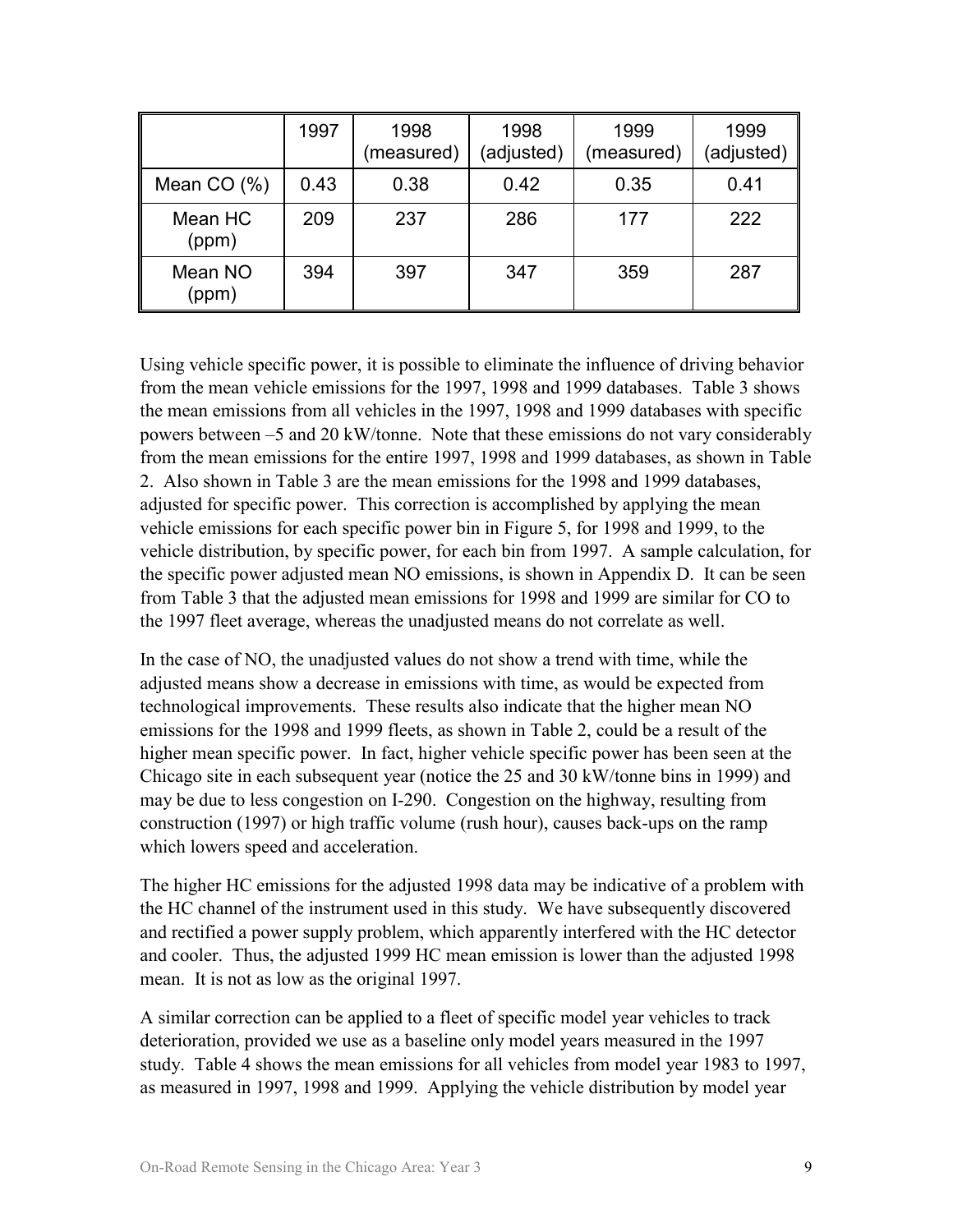from 1997 to the mean emissions by model year from 1998 and 1999 yields the model year adjusted fleet emissions. A sample calculation, for the model year adjusted mean NO emissions, is shown in Appendix E. Both the CO and NO emissions show a noticeable deterioration effect as expected. The HC emissions in 1999, however, seem to have decreased from 1998 and returned approximately to the same level as in 1997. This effect is most likely due to the cooling problem in the HC detector in 1998.

|                    | 1997 | 1998<br>(measured) | 1998<br>(adjusted) | 1999<br>(measured) | 1999<br>(adjusted) |
|--------------------|------|--------------------|--------------------|--------------------|--------------------|
| Mean CO<br>$(\% )$ | 0.45 | 0.44               | 0.45               | 0.43               | 0.49               |
| Mean HC<br>(ppm)   | 214  | 260                | 265                | 200                | 217                |
| Mean NO<br>(ppm)   | 409  | 451                | 462                | 463                | 491                |

**Table 4.** Model year adjusted fleet emissions (MY 1983-1997 only).

Vehicle deterioration can be illustrated by Figure 6, which shows the mean emissions of the 1984 to 1998 model year fleet as a function of vehicle age. The first point for each model year was measured in 1997, the second point in 1998, and the third in 1999. It should be noted again that the 1998 means for HC are offset high due to a detector problem during that study. Thus, these points are not very significant and are discarded in the following analysis. Vehicle age was determined by the difference between the year of measurement and the vehicle model year. Most model years show a noticeable deterioration from one year to the next for NO emissions. In the case of CO emissions, however, the six most recent model years show only a slight increase in emissions with age. Though this increase may not prove to be statistically significant for each individual model year, the set of slopes from every model year is significant. This slight rise is not nearly as great as the slope in emissions as a function of model year. Thus, the data seem to indicate that technological enhancements in more recent model years have brought and kept emissions down, and the slope in the plot of emissions versus model year is more a result of new technologies than of vehicle age.

Factors confounding this analysis would be variables that were not controlled among the three years of study, including ambient conditions such as temperature. Temperature, however, decreased from 1997 to 1998 and 1999. We have seen from an analysis of IM240 data that a decrease in ambient temperature tends to decrease CO and HC emissions. Thus, the fact that there was an increase in CO emissions for each model year during subsequent years of the study while at the same time temperatures decreased, indicates that the increase in emissions as a function of age is underestimated.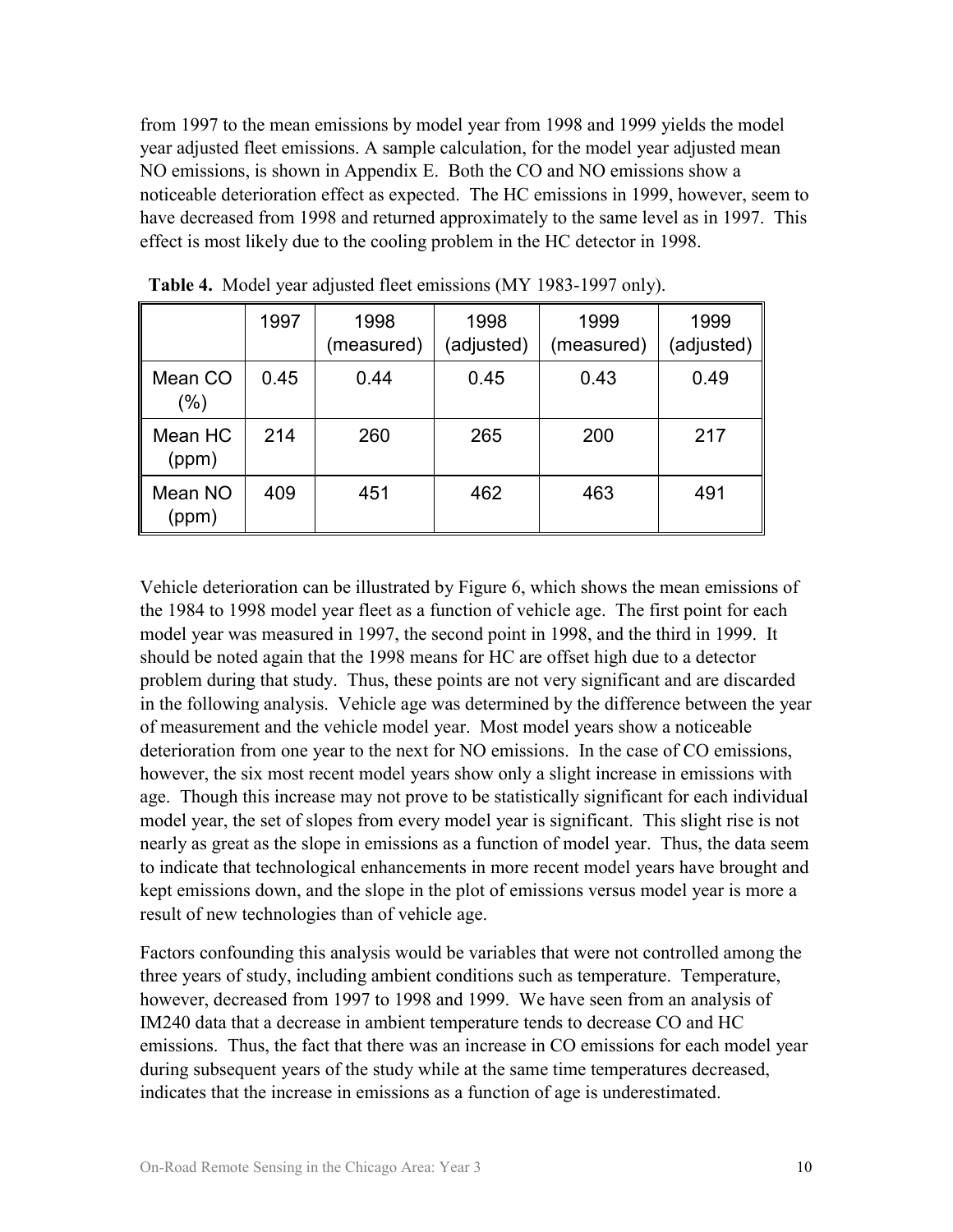Finally, an Inspection and Maintenance (I/M) program benefit study was conducted with this year's data set. The data set from 1999 is unique because the on-road measurements were taken while the Chicago area was in transition from a centralized and biennial idle emissions testing program to a centralized and biennial IM240 program. Thus, vehicles passing the on-road measurement site may or may not have had to pass the IM240 test. A database containing records for the vehicles we had measured and which had undergone an IM240 test was obtained. Once the license plates were matched with the IM records, the vehicles that had been subject to the IM240 were easily discernable from those that had not. Most of the IM240 tested vehicles were even model years. The IM240 tested fleet also included some odd model year vehicles, which are apparently cars that have changed ownership. The newest model year vehicles (1996-) were not tested.

In the manner of a previous study in Denver, $^{11}$  the difference in average emissions between vehicles that had certainly undergone the IM240 test and all other vehicles was calculated. In order to calculate the uncertainty in these differences, each day of on-road measurement was treated as an independent sample, and analyzed using normal statistics. One complication was the difference in model year profile between the tested and untested fleets. To correct for this, a model year correction was applied as described above, where the untested fleet was subject to the model year distribution of the tested fleet

This analysis gave the apparent benefit of IM240 over idle testing to be  $7.1\pm2.2$ ,  $13.5\pm5.8$ and –2.3±3.0 percent for CO, HC and NO, respectively. These figures indicate a small but significant emissions reduction benefit in terms of CO and HC, but no significant benefit in terms of NO emissions. Furthermore, these values are overestimates because emissions from the late model year vehicles (1996-) are not taken into account because of the model year adjustment. While the large number of new vehicles contributes a significant amount to the overall emissions of the fleet, the Illinois I/M program excludes these vehicles from testing. Thus, when a percent emissions reduction is calculated, a significant portion of existing emissions is left out. For the 1999 Chicago data set, model years 1983-1995 account for 78% of overall CO vehicle emissions, 67% of overall HC emissions and 75% of NO emissions. Taking this into account reduces the apparent IM240 benefit to 5.5% and 9.0% for CO and HC, respectively. Note that this analysis is on-road emissions for the specific fleet as measured at this site.

#### **CONCLUSIONS**

The University of Denver has completed the first three years of a five-year remote sensing study of motor vehicle emissions and deterioration in the Chicago area. A database was compiled containing 23,088 records for which the State of Illinois provided make and model year information. All of these records contained valid measurements for at least CO and  $CO<sub>2</sub>$ , and 23,024 records contained valid measurements for HC and NO as well. The mean CO, HC and NO emissions for the fleet measured in this study were 0.35%, 179 ppm and 378 ppm, respectively. The fleet emissions observed at the site in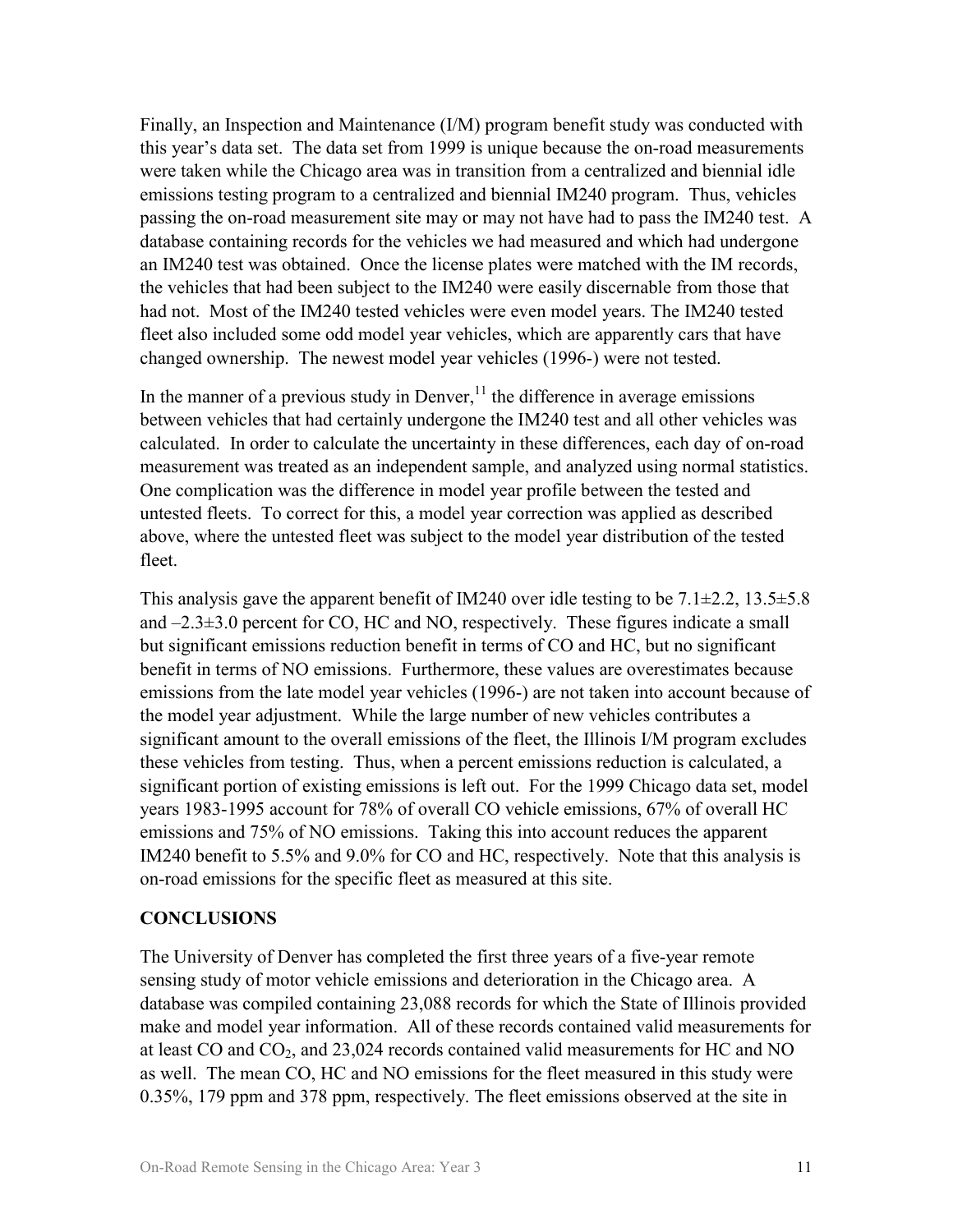Chicago exhibited a skewed distribution, with most of the total emissions contributed by a relatively small percentage of the vehicles. Having collected data for three consecutive years at the same time and location, it was possible to show the deterioration of a specific model year fleet from one year to the next. It was seen that more recent model year vehicles have lower emissions quite independent of age. An analysis of IM effectiveness showed small but significant decreases in average CO and HC emissions as a result of IM240. Continuing studies at the same site should allow further insight to be gained as to the effects of motor vehicle deterioration on fleet emissions. Data are available on CD-ROM for 1997, 1998 and 1999 studies from CRC.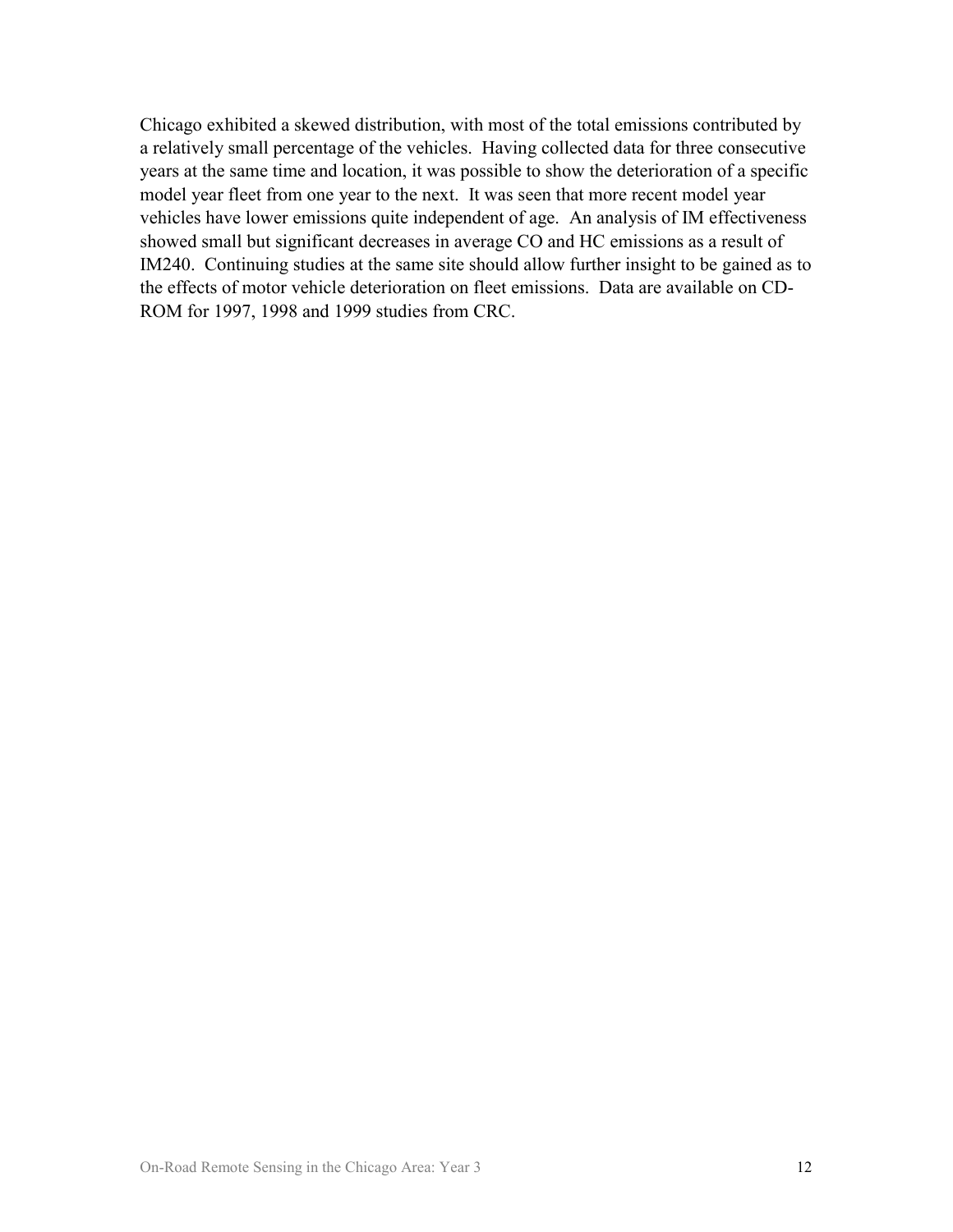

**Figure 1.** Area map of the on-ramp from Algonquin Road to eastbound I-290 in northwest Chicago, showing remote sensor configuration and safety equipment.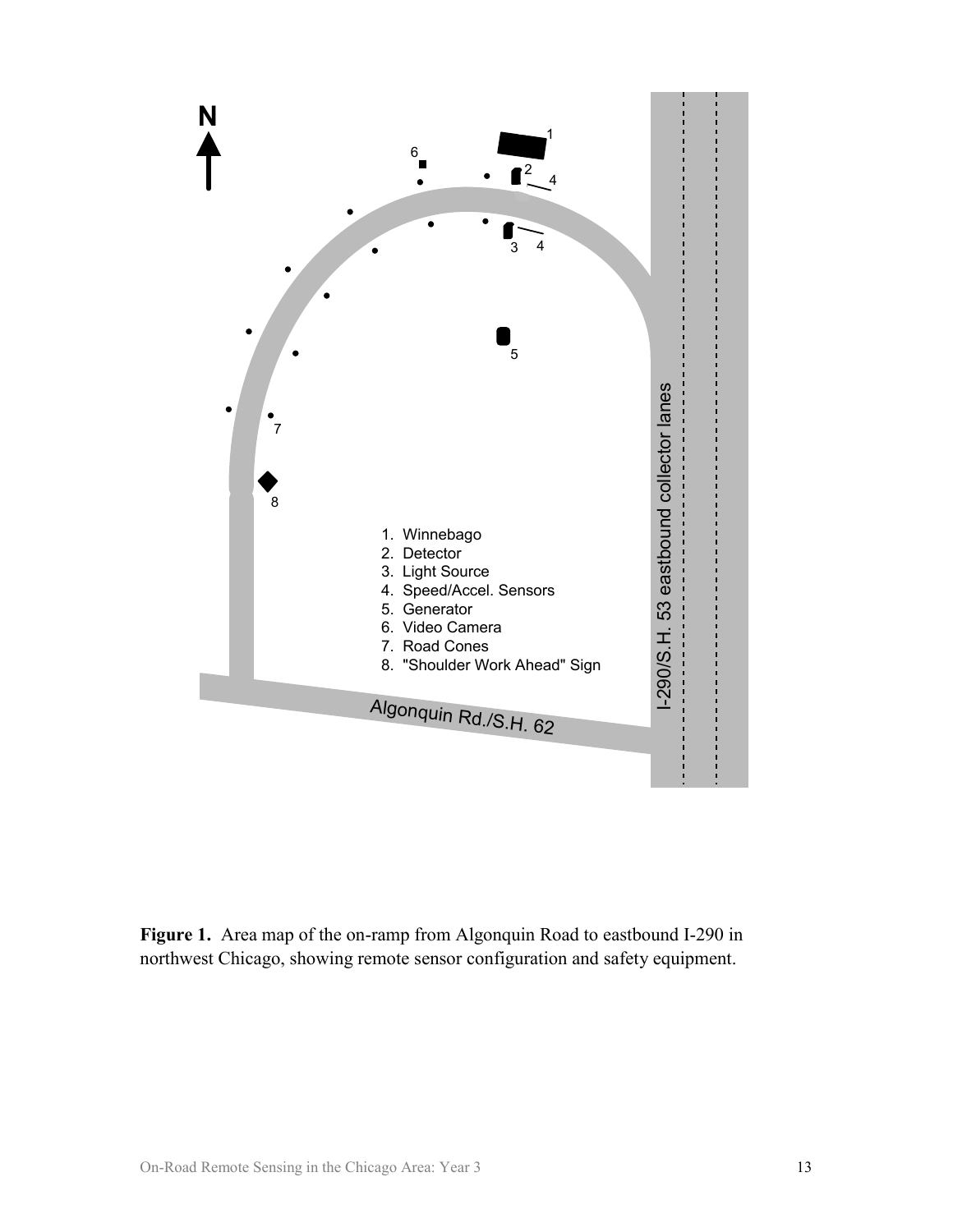

**Figure 2.** Emissions distribution showing the percentage of the fleet in a given emissions category (black bars) and the percentage of the total emissions contributed by the given category (gray bars).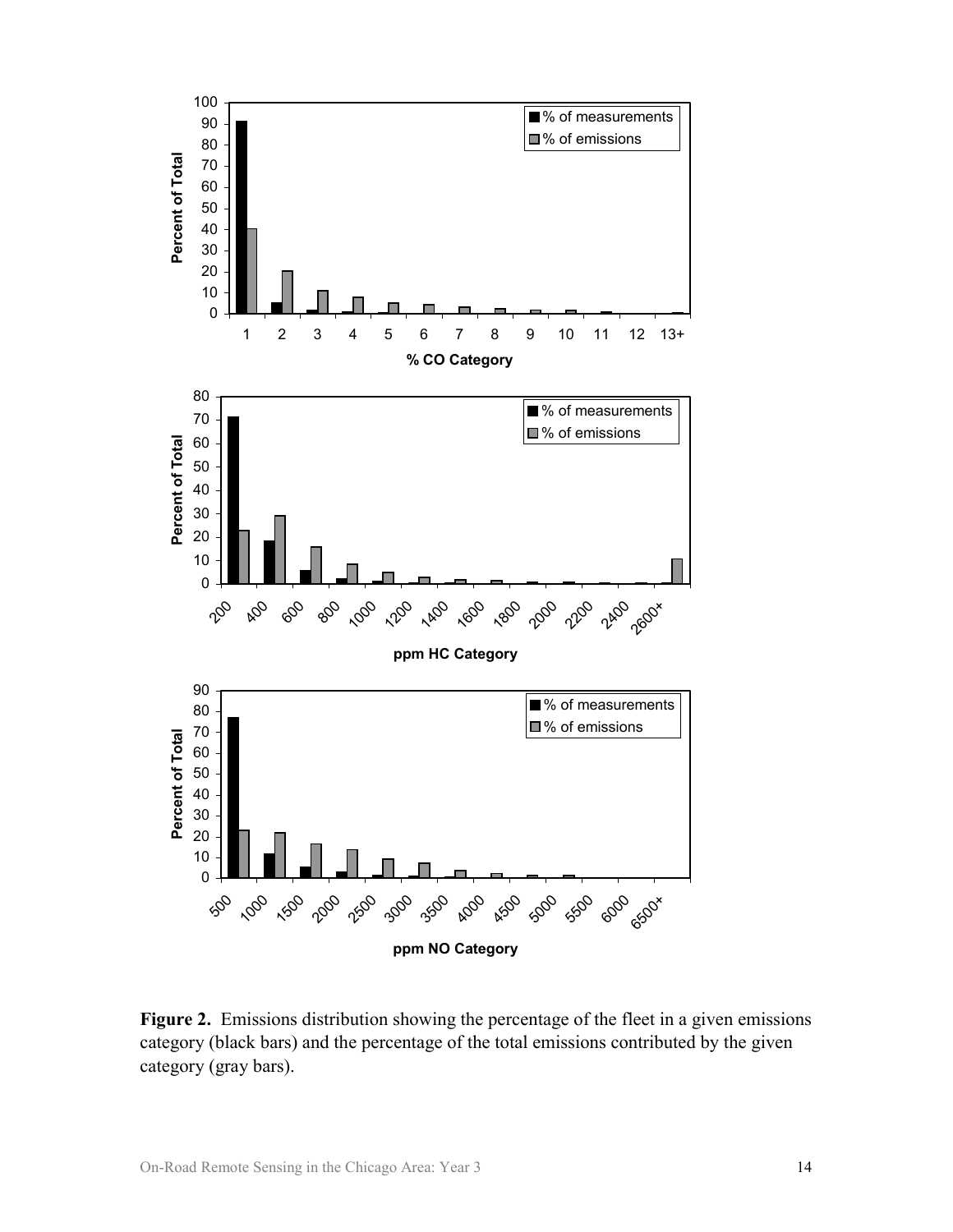

**Figure 3.** Mean vehicle emissions illustrated as a function of model year.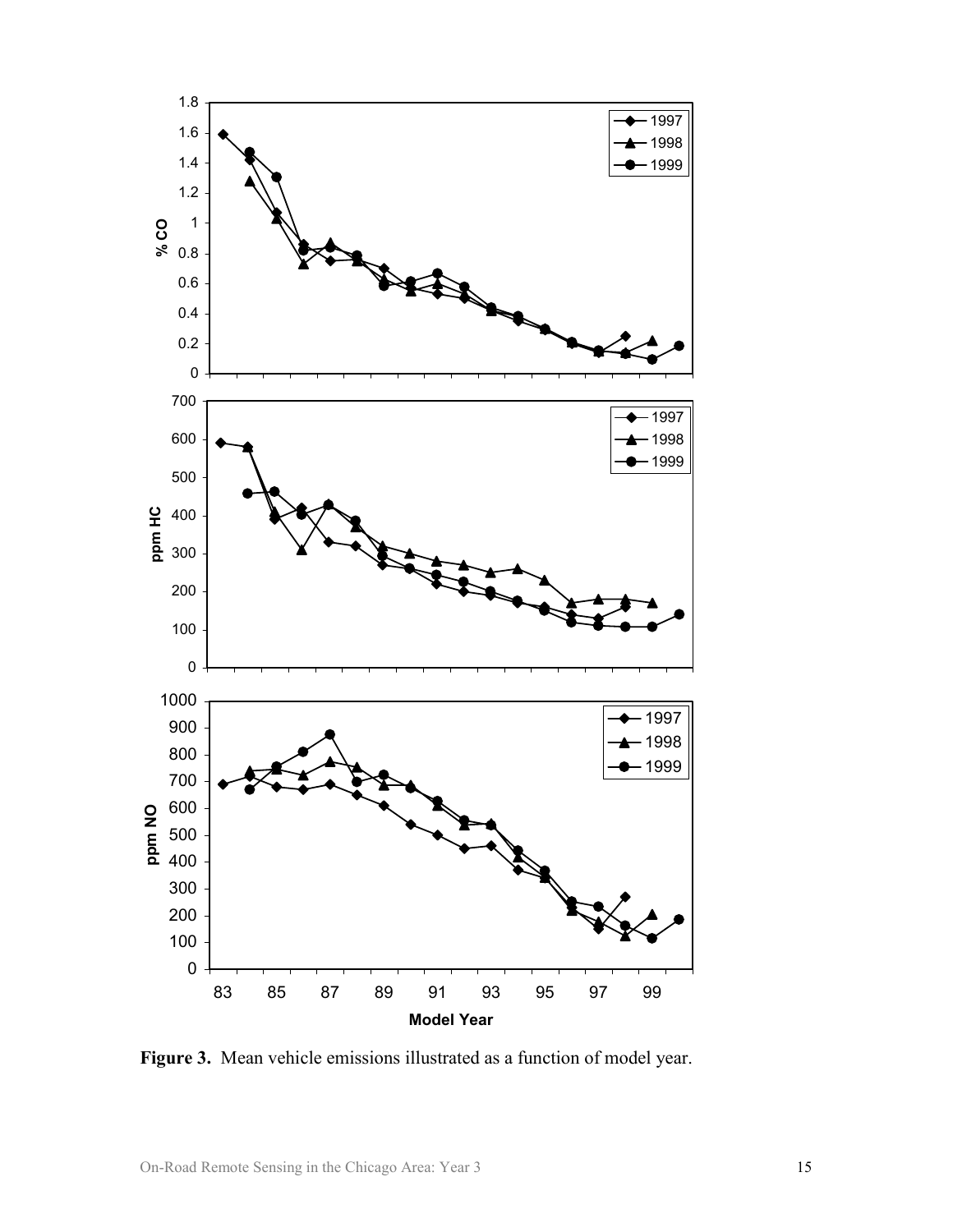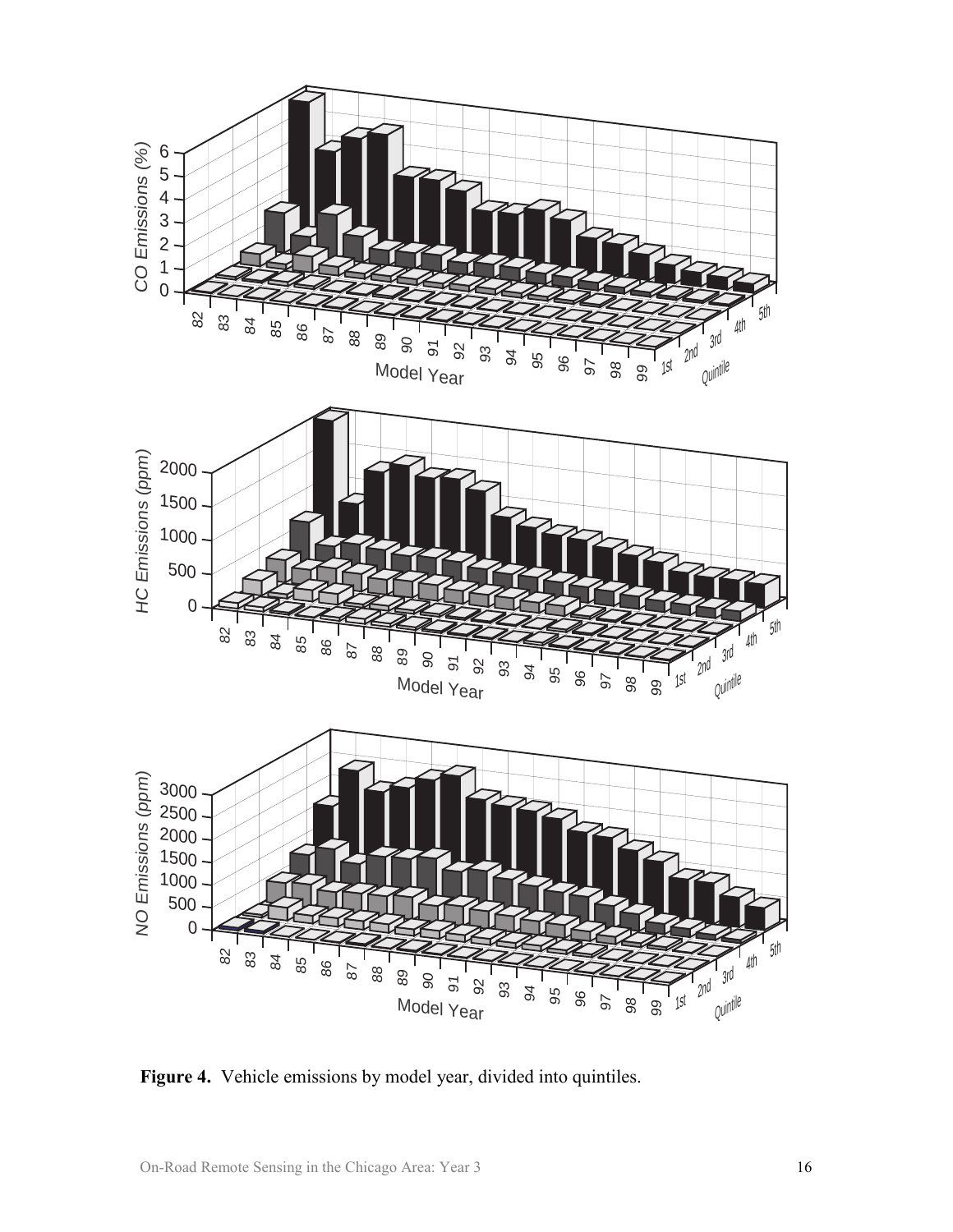

**Figure 5.** Vehicle emissions as a function of vehicle specific power.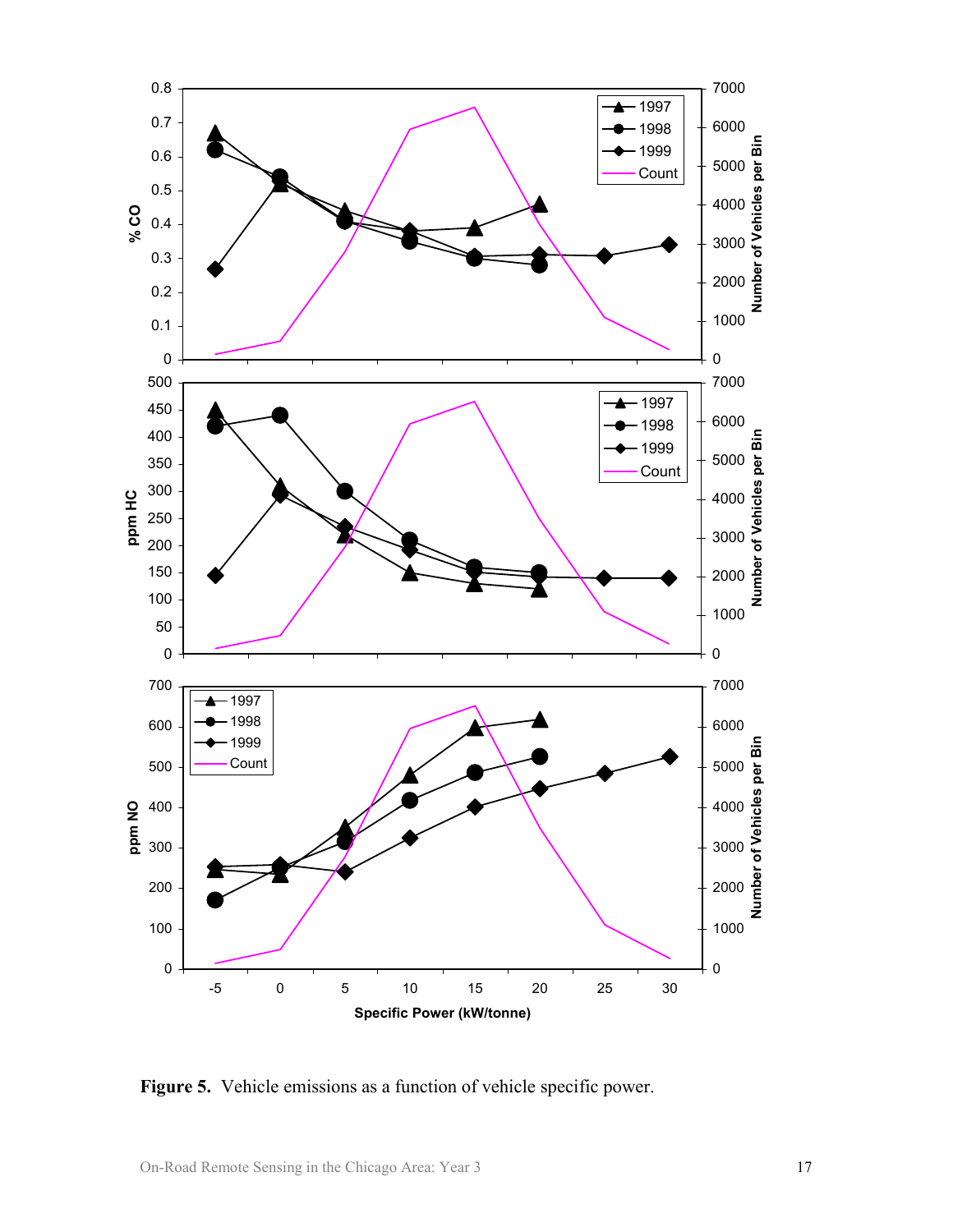

**Figure 6.** Mean vehicle emissions as a function of age, shown by model year.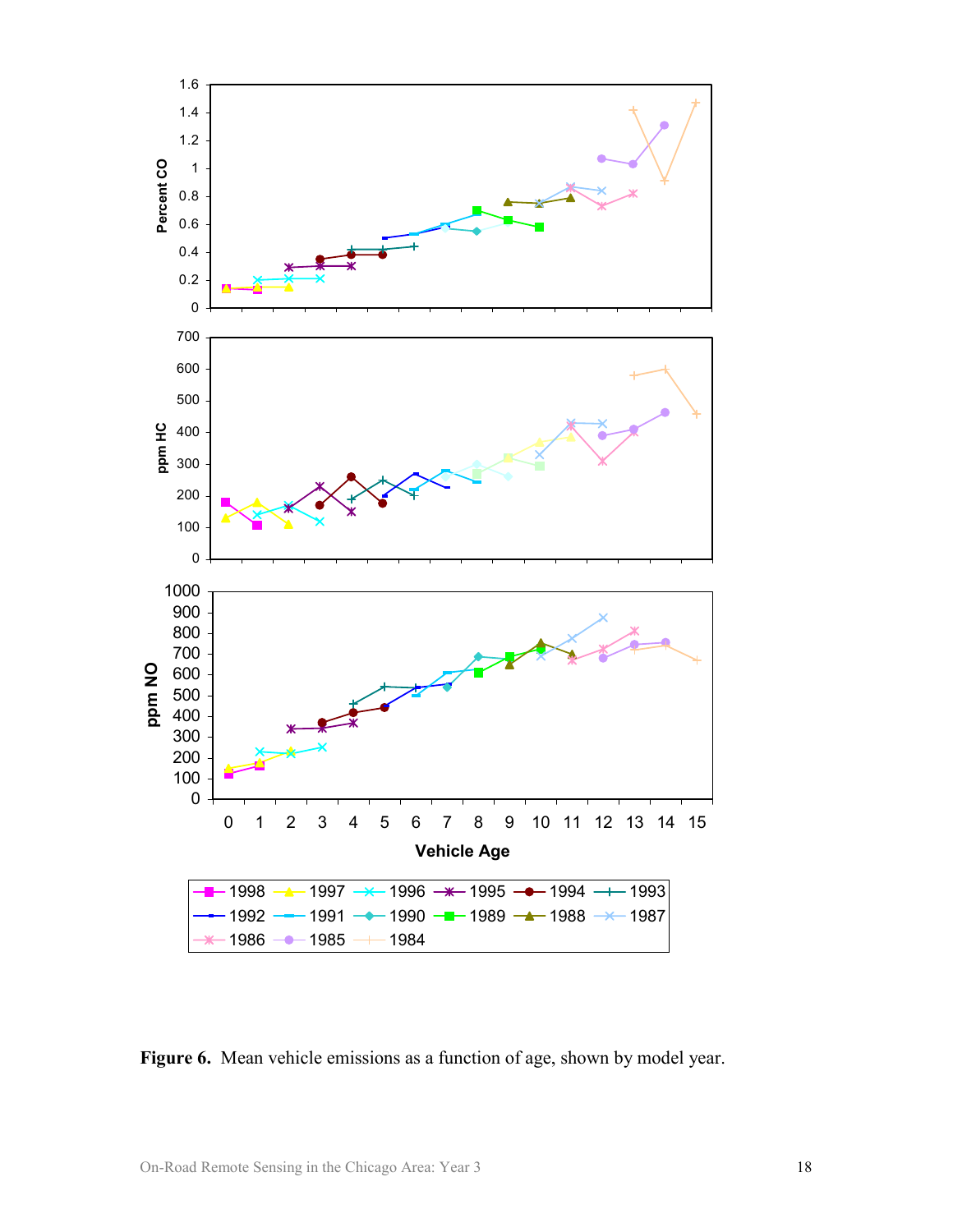#### **LITERATURE CITED**

- 1. United States Environmental Protection Agency. *National Air Pollution Emission Trends, 1900-1996.* EPA-454/R-97-011. December 1997.
- 2. Heywood, J.B. *Internal Combustion Engine Fundamentals.* McGraw-Hill: New York, 1988.
- 3. Lefohn, A.S.; Shadwick, D.S.; Ziman, S.D. *Environ. Sci. Technol.* **1998**, *32*, 276A.
- 4. Bishop, G.A.; Stedman, D.H. *Acc. Chem. Res.* **1996**, *29*, 489.
- 5. Popp, P.J.; Bishop, G.A.; Stedman, D.H. *J. Air & Waste Manage. Assoc*. In Press.
- 6. Lawson, D.R.; Groblicki, P.J.; Stedman, D.H.; Bishop, G.A.; Guenther, P.L. *J. Air & Waste Manage. Assoc.* **1990**, *40*, 1096.
- 7. Ashbaugh, L.L.; Lawson, D.R.; Bishop, G.A.; Guenther, P.L.; Stedman, D.H.; Stephens, R.D.; Groblicki, P.J.; Parikh, J.S.; Johnson, B.J.; Haung, S.C. "On-road remote sensing of carbon monoxide and hydrocarbon emissions during several vehicle operating conditions." Presented at Environmental Source Controls, Phoenix, AZ, 1992.
- 8. Zhang, Y.; Stedman, D.H.; Bishop, G.A.; Guenther, P.L.; Beaton, S.P.; Peterson, J.E. *Environ. Sci. Technol.* **1993**, 27, 1885.
- 9. Robert D. Stephens, *et al.* "The Michigan Remote Sensing Study: A Preliminary Review of Repair Induced Emissions Reductions", General Motors Corporation, 1993.
- 10. Jimenez, J.L.; McClintock, P.; McRae, G.J.; Nelson, D.D.; Zahniser, M.S. In *Proceedings of the 9th CRC On-Road Vehicle Emissions Workshop*, San Diego, CA, 1999.
- 11. Stedman, D.H.; Bishop, G.A.; Aldrete, P.; Slott, R.S. *Environ. Sci. Technol.* **1997**, 31, 927.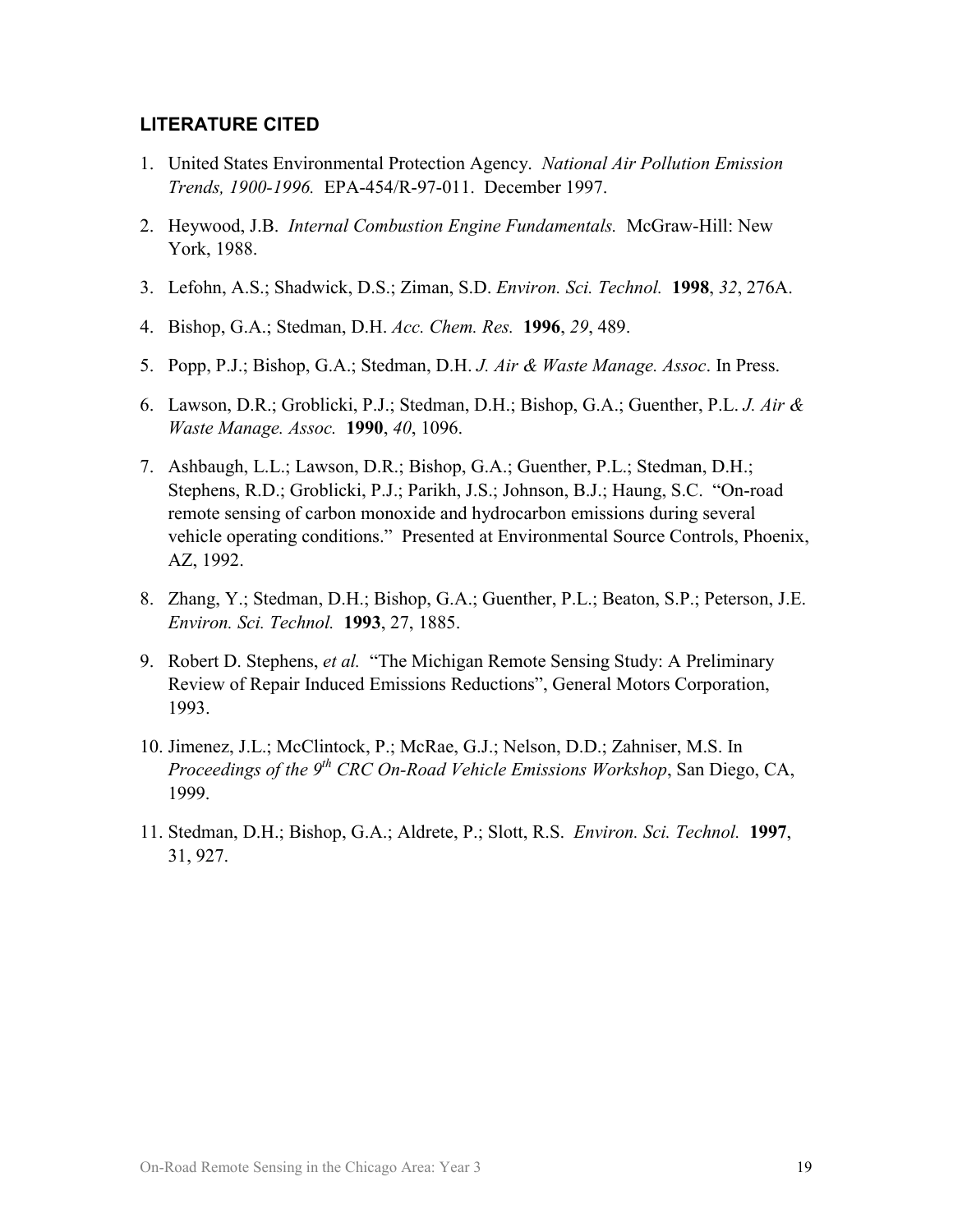APPENDIX A: FEAT criteria to render a reading "invalid" or not measured.

Not measured:

- 1) vehicle with less than 0.5 seconds clear to the rear. Often caused by elevated pickups and trailers causing a "restart" and renewed attempt to measure exhaust. The restart number appears in the data base.
- 2) vehicle which drives completely through during the 0.4 seconds "thinking" time (relatively rare).

Invalid :

- 1) Insufficient plume to rear of vehicle relative to cleanest air observed in front or in the rear; at least five, 10ms averages  $>0.25\%$  CO<sub>2</sub> in 8 cm path length. Often HD diesel trucks, bicycles.
- 2) too much error on  $CO/CO_2$  slope, equivalent to  $+20\%$  for  $\%CO. >1.0$ , 0.2\% $CO$  for  $\%CO < 1.0$ .
- 3) reported  $\%CO$ , <-1% or >21%. All gases invalid in these cases.
- 4) too much error on  $HC/CO<sub>2</sub>$  slope, equivalent to  $+20\%$  for  $HC > 2500$ ppm propane, 500ppm propane for HC <2500ppm.
- 5) reported HC <-1000ppm propane or >40,000ppm. HC "invalid".
- 6) too much error on NO/CO<sub>2</sub> slope, equivalent to  $+20\%$  for NO>1500ppm, 300ppm for NO<1500ppm.
- 7) reported NO<-700ppm or >7000ppm. NO "invalid".

Speed/Acceleration valid only if at least two blocks and two unblocks in the time buffer and all blocks occur before all unblocks on each sensor and the number of blocks and unblocks is equal on each sensor and 100mph>speed>5mph and 14mph/s>accel>- 13mph/s and there are no restarts, or there is one restart and exactly two blocks and unblocks in the time buffer.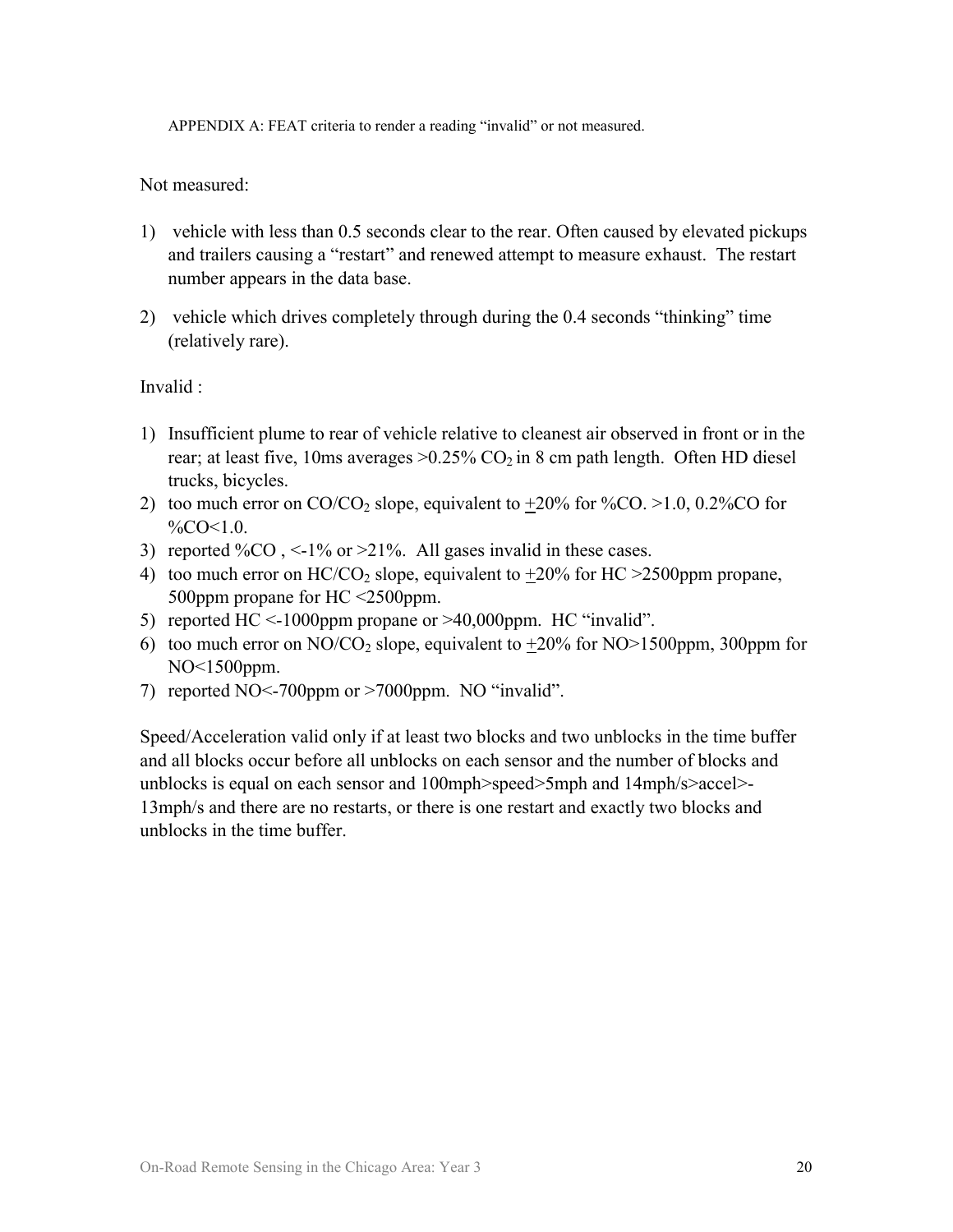### **APPENDIX B: Explanation of the ill\_99.dbf database.**

The ill 99.dbf is a Microsoft Foxpro database file, and can be opened by any version of MS Foxpro, regardless of platform. The following is an explanation of the data fields found in this database:

| <b>License</b>      | Illinois license plate                                                                                                                       |
|---------------------|----------------------------------------------------------------------------------------------------------------------------------------------|
| Date                | Date of measurement, in standard format.                                                                                                     |
| <b>Time</b>         | Time of measurement, in standard format.                                                                                                     |
| Percent co          | Carbon monoxide concentration, in percent.                                                                                                   |
| Co err              | Standard error of the carbon monoxide measurement.                                                                                           |
| Percent hc          | Hydrocarbon concentration (propane equivalents), in percent.                                                                                 |
| Hc err              | Standard error of the hydrocarbon measurement.                                                                                               |
| Percent no          | Nitric oxide concentration, in percent.                                                                                                      |
| No err              | Standard error of the nitric oxide measurement                                                                                               |
| Percent co2         | Carbon dioxide concentration, in percent.                                                                                                    |
| Co <sub>2</sub> err | Standard error of the carbon dioxide measurement.                                                                                            |
| Opacity             | Opacity measurement, in percent.                                                                                                             |
| Opac err            | Standard error of the opacity measurement.                                                                                                   |
| <b>Restart</b>      | Number of times data collection is interrupted and restarted by a close-<br>following vehicle, or the rear wheels of tractor trailer.        |
| He flag             | Indicates a valid hydrocarbon measurement by a "V", invalid by an "X".                                                                       |
| No flag             | Indicates a valid nitric oxide measurement by a "V", invalid by an "X".                                                                      |
| Opac flag           | Indicates a valid opacity measurement by a "V", invalid by an "X".                                                                           |
| Max co2             | Reports the highest absolute concentration of carbon dioxide measured by<br>the remote sensor; indicates the strength of the observed plume. |
| Speed flag          | Indicates a valid speed measurement by a "V", an invalid by an "X", and<br>slow speed (excluded from the data analysis) by an "S".           |
| <b>Speed</b>        | Measured speed of the vehicle, in mph.                                                                                                       |
| <b>Accel</b>        | Measured acceleration of the vehicle, in mph/s.                                                                                              |
| Lic type            | Unknown.                                                                                                                                     |
| Exp month           | Indicates the month the current registration expires.                                                                                        |
| Exp year            | Indicates the year the current registration expires.                                                                                         |
| <b>Address 2</b>    | Indicates the city, state, and zip code of the registrants' address.                                                                         |
| Year                | Model year of the vehicle.                                                                                                                   |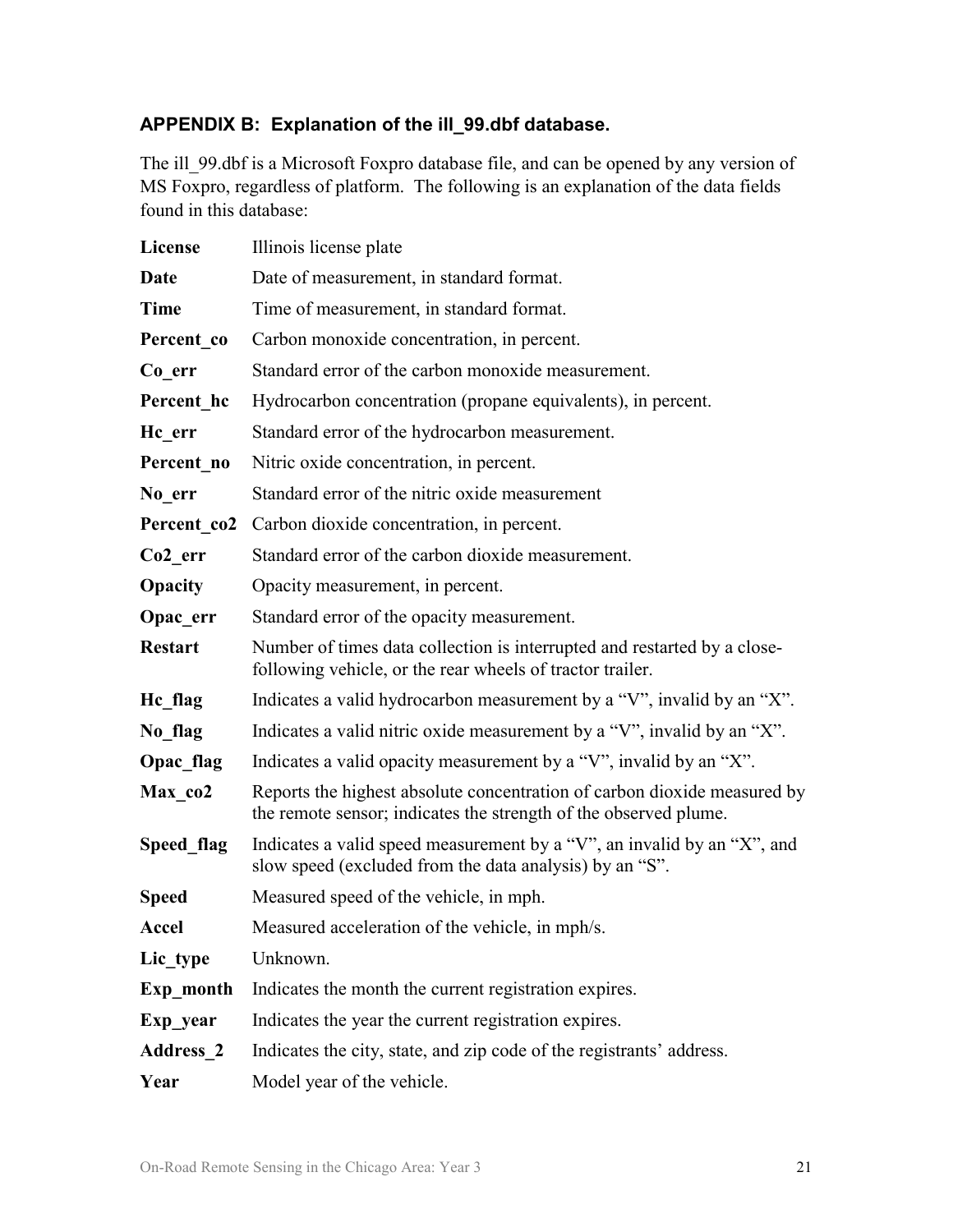| <b>Make</b>                | Manufacturer of the vehicle.        |
|----------------------------|-------------------------------------|
|                            | <b>Body style</b> Type of vehicle.  |
| Vin                        | Vehicle identification number.      |
| <b>Owner code Unknown.</b> |                                     |
|                            | Make abry Abbreviated manufacturer. |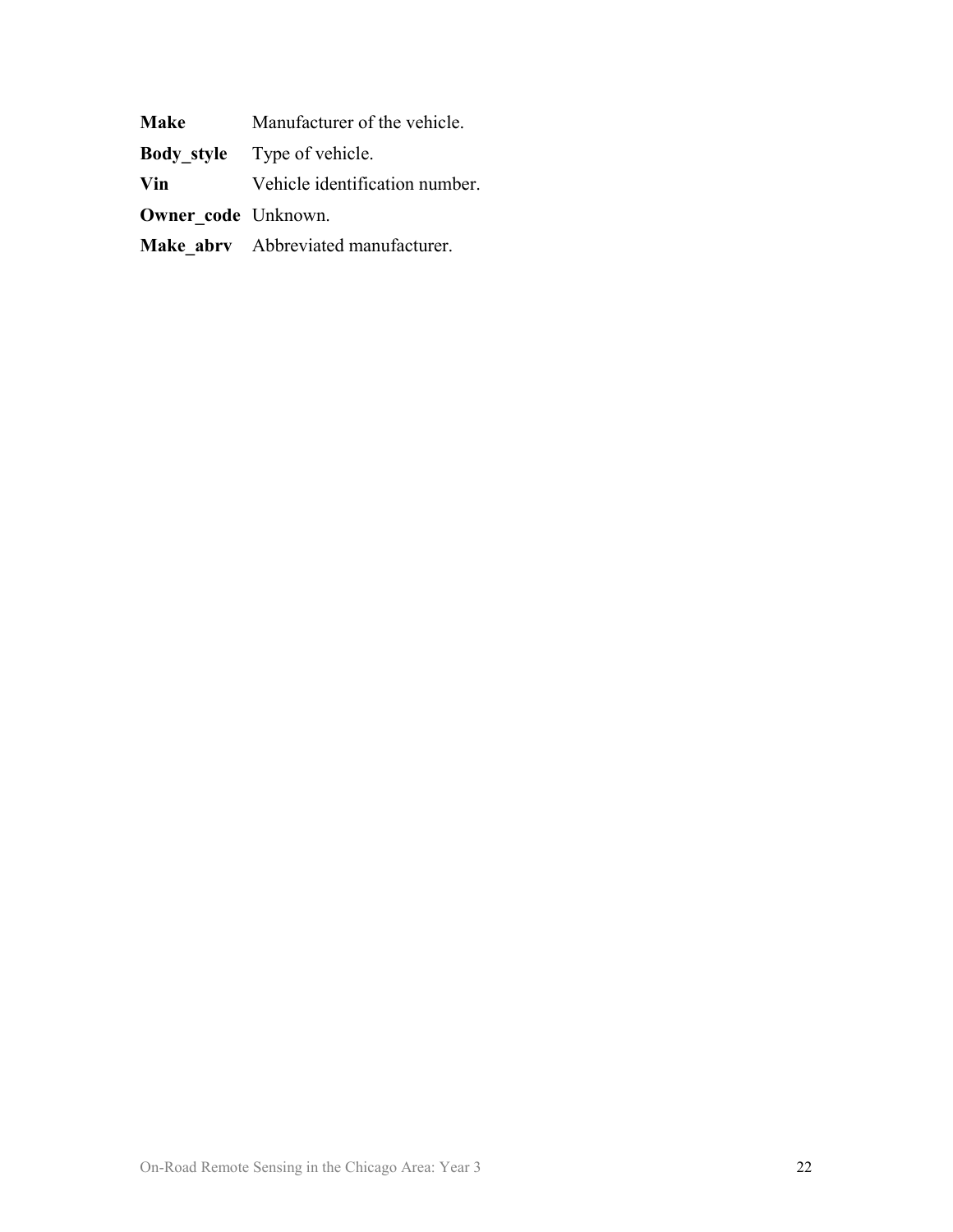|      | Date (1997) |          |        |          |        |          |        |          |        |          |
|------|-------------|----------|--------|----------|--------|----------|--------|----------|--------|----------|
|      |             | Sept. 15 |        | Sept. 16 |        | Sept. 17 |        | Sept. 18 |        | Sept. 19 |
| Hour | T (°F)      | RH (%)   | T (°F) | RH (%)   | T (°F) | RH (%)   | T (°F) | RH (%)   | T (°F) | RH (%)   |
| 0700 | 64          | 100      | 68     | 87       | 68     | 81       | 64     | 78       | 71     | 84       |
| 0800 | 69          | 78       | 71     | 84       | 69     | 70       | 71     | 68       | ٠      |          |
| 0900 | 73          | 68       | 75     | 73       | 71     | 61       | 75     | 57       | 77     | 76       |
| 1000 | 75          | 68       | 78     | 71       | 75     | 46       | 77     | 46       | 78     | 73       |
| 1100 | 78          | 61       | 80     | 66       | 77     | 39       | 78     | 44       | 80     | 73       |
| 1200 | 80          | 57       | 84     | 60       | 78     | 38       | 82     | 36       | 82     | 69       |
| 1300 | 80          | 57       | 82     | 62       | 80     | 32       | 82     | 36       | 80     | 73       |
| 1400 | 80          | 57       | 84     | 60       | 80     | 29       | 82     | 36       | 77     | 76       |
| 1500 | 80          | 62       | 84     | 58       | 80     | 29       | 82     | 32       | 73     | 87       |
| 1600 | 78          | 66       | 82     | 58       | 80     | 27       | 80     | 32       | 71     | 93       |
| 1700 | 75          | 73       | 82     | 58       | 78     | 32       | 78     | 38       | 71     | 100      |
| 1800 | 73          | 78       | 80     | 68       | 78     | 38       | 77     | 39       | 71     | 93       |

## **APPENDIX C: Temperature and Humidity Data**

|      | Date (1998) |        |        |                      |        |        |        |          |
|------|-------------|--------|--------|----------------------|--------|--------|--------|----------|
|      | Sept. 21    |        |        | Sept. 22<br>Sept. 23 |        |        |        | Sept. 24 |
| Hour | T (°F)      | RH (%) | T (°F) | RH (%)               | T (°F) | RH (%) | T (°F) | RH (%)   |
| 0700 | 57          | 66     | 57     | 80                   | 51     | 68     | 53     | 89       |
| 0800 | 59          | 62     | 62     | 72                   | 55     | 54     | 55     | 83       |
| 0900 | 60          | 59     | 62     | 72                   | 59     | 51     | 57     | 77       |
| 1000 | 64          | 51     | 64     | 67                   | 60     | 49     | 59     | 72       |
| 1100 | 64          | 55     | 66     | 56                   | 62     | 42     | 60     | 77       |
| 1200 | 64          | 55     | 62     | 67                   | 64     | 39     | 64     | 72       |
| 1300 | 66          | 48     | 62     | 67                   | 64     | 39     | 64     | 72       |
| 1400 | 64          | 60     | 64     | 60                   | 64     | 36     | 66     | 67       |
| 1500 | 64          | 62     | 64     | 51                   | 66     | 34     | 64     | 72       |
| 1600 | 64          | 62     | 62     | 60                   | 66     | 36     | 64     | 72       |
| 1700 | 62          | 67     | 62     | 55                   | 62     | 51     | 64     | 78       |
| 1800 | 62          | 67     | 59     | 53                   | 55     | 61     | 62     | 83       |

|      | Date (1999)    |          |        |          |        |          |        |          |  |
|------|----------------|----------|--------|----------|--------|----------|--------|----------|--|
|      |                | Sept. 20 |        | Sept. 21 |        | Sept. 22 |        | Sept. 23 |  |
| Hour | $T(^{\circ}F)$ | RH (%)   | T (°F) | RH (%)   | T (°F) | RH (%)   | T (°F) | RH (%)   |  |
| 0700 | 54             | 87       | 48     | 89       | 46     | 80       | 54     | 65       |  |
| 0800 | 55             | 80       | 49     | 80       | 54     | 56       | 58     | 56       |  |
| 0900 | 57             | 75       | 53     | 74       | 59     | 43       | 62     | 51       |  |
| 1000 | 60             | 62       | 57     | 67       | 63     | 37       | 70     | 42       |  |
| 1100 | 62             | 56       | 57     | 64       | 66     | 34       | 74     | 36       |  |
| 1200 | 62             | 52       | 59     | 58       | 66     | 33       | 77     | 31       |  |
| 1300 | 60             | 53       | 60     | 58       | 71     | 33       | 78     | 31       |  |
| 1400 | 60             | 50       | 59     | 56       | 72     | 32       | 79     | 31       |  |
| 1500 | 63             | 43       | 60     | 53       | 72     | 33       | 80     | 31       |  |
| 1600 | 62             | 43       | 59     | 58       | 72     | 33       | 78     | 36       |  |
| 1700 | 59             | 51       | 57     | 62       | 71     | 35       | 77     | 37       |  |
| 1800 | 58             | 60       | 55     | 69       | 67     | 40       | 75     | 40       |  |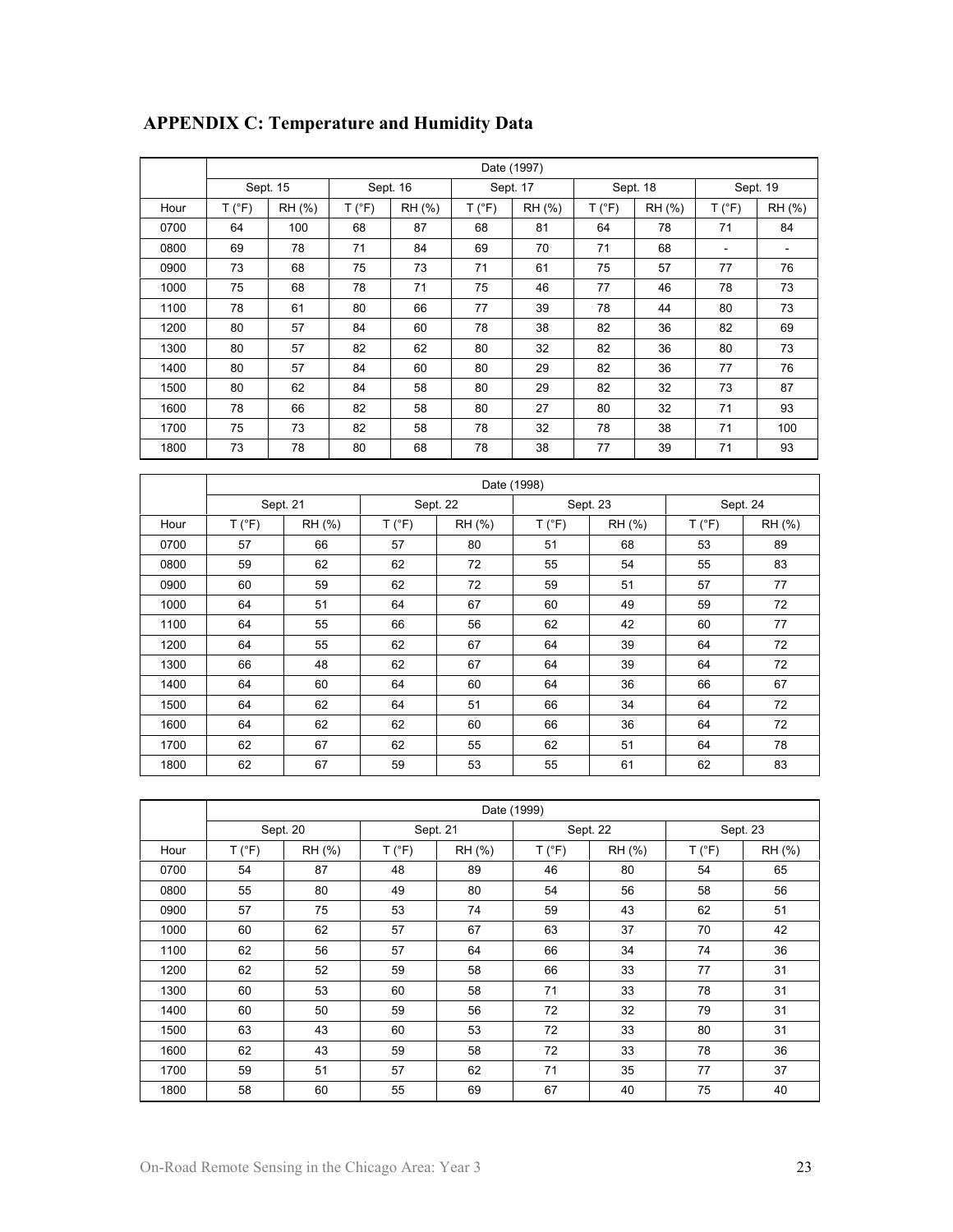#### **APPENDIX D: Calculation of Vehicle Specific Power Adjusted Vehicle Emissions**

| 1997 (Measured) | VSP Bin | Mean NO (ppm)     | No. of Measurements | <b>Total Emissions</b> |
|-----------------|---------|-------------------|---------------------|------------------------|
|                 | $-5$    | 247               | 228                 | 56316                  |
|                 | $-2.5$  | 235               | 612                 | 143820                 |
|                 | 0       | 235               | 1506                | 353910                 |
|                 | 2.5     | 285               | 2369                | 675165                 |
|                 | 5       | 352               | 2972                | 1046144                |
|                 | 7.5     | 426               | 3285                | 1399410                |
|                 | 10      | 481               | 2546                | 1224626                |
|                 | 12.5    | 548               | 1486                | 814328                 |
|                 | 15      | 598               | 624                 | 373152                 |
|                 | 17.5    | 572               | 241                 | 137852                 |
|                 | 20      | 618               | 92                  | 56856                  |
|                 |         |                   | 15961               | 6281579                |
|                 |         |                   | Mean NO (ppm)       | 394                    |
| 1998 (Measured) | VSP Bin | Mean NO (ppm)     | No. of Measurements | <b>Total Emissions</b> |
|                 | -5      | 171               | 126                 | 21546                  |
|                 | $-2.5$  | 231               | 259                 | 59829                  |
|                 | 0       | 252               | 753                 | 189756                 |
|                 | 2.5     | 246               | 1708                | 420168                 |
|                 | 5       | 316               | 2369                | 748604                 |
|                 | 7.5     | 374               | 3378                | 1263372                |
|                 | 10      | 418               | 3628                | 1516504                |
|                 | 12.5    | 470               | 3277                | 1540190                |
|                 | 15      | 487               | 2260                | 1100620                |
|                 | 17.5    | 481               | 1303                | 626743                 |
|                 | 20      | 526               | 683                 | 359258                 |
|                 |         |                   | 19744               | 7846590                |
|                 |         |                   | Mean NO (ppm)       | 397                    |
| 1998 (Adjusted) | VSP Bin | '98 Mean NO (ppm) | '97 No. of Meas.    | <b>Total Emissions</b> |
|                 | $-5$    | 171               | 228                 | 38988                  |
|                 | $-2.5$  | 231               | 612                 | 141372                 |
|                 | 0       | 252               | 1506                | 379512                 |
|                 | 2.5     | 246               | 2369                | 582774                 |
|                 | 5       | 316               | 2972                | 939152                 |
|                 | 7.5     | 374               | 3285                | 1228590                |
|                 | 10      | 418               | 2546                | 1064228                |
|                 | 12.5    | 470               | 1486                | 698420                 |
|                 | 15      | 487               | 624                 | 303888                 |
|                 | 17.5    | 481               | 241                 | 115921                 |
|                 | 20      | 526               | 92                  | 48392                  |
|                 |         |                   | 15961               | 5541237                |
|                 |         |                   | Mean NO (ppm)       | 347                    |